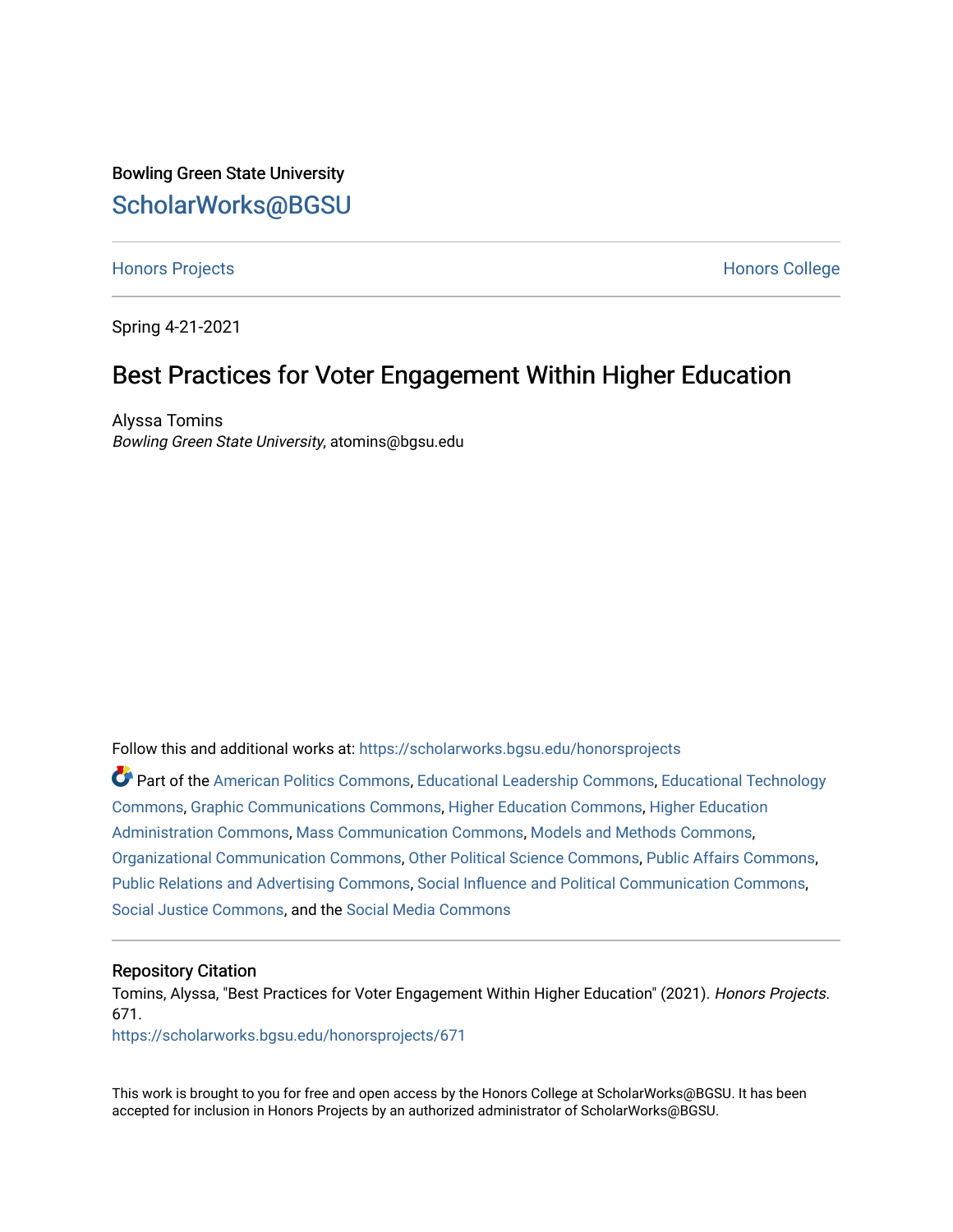# Best Practices for Voter Engagement Within Higher **Education**

Alyssa Tomins Faculty Advisors: Dr. Shannon Orr and Dr. Lisa Hanasono

**Honors Project Spring 2021**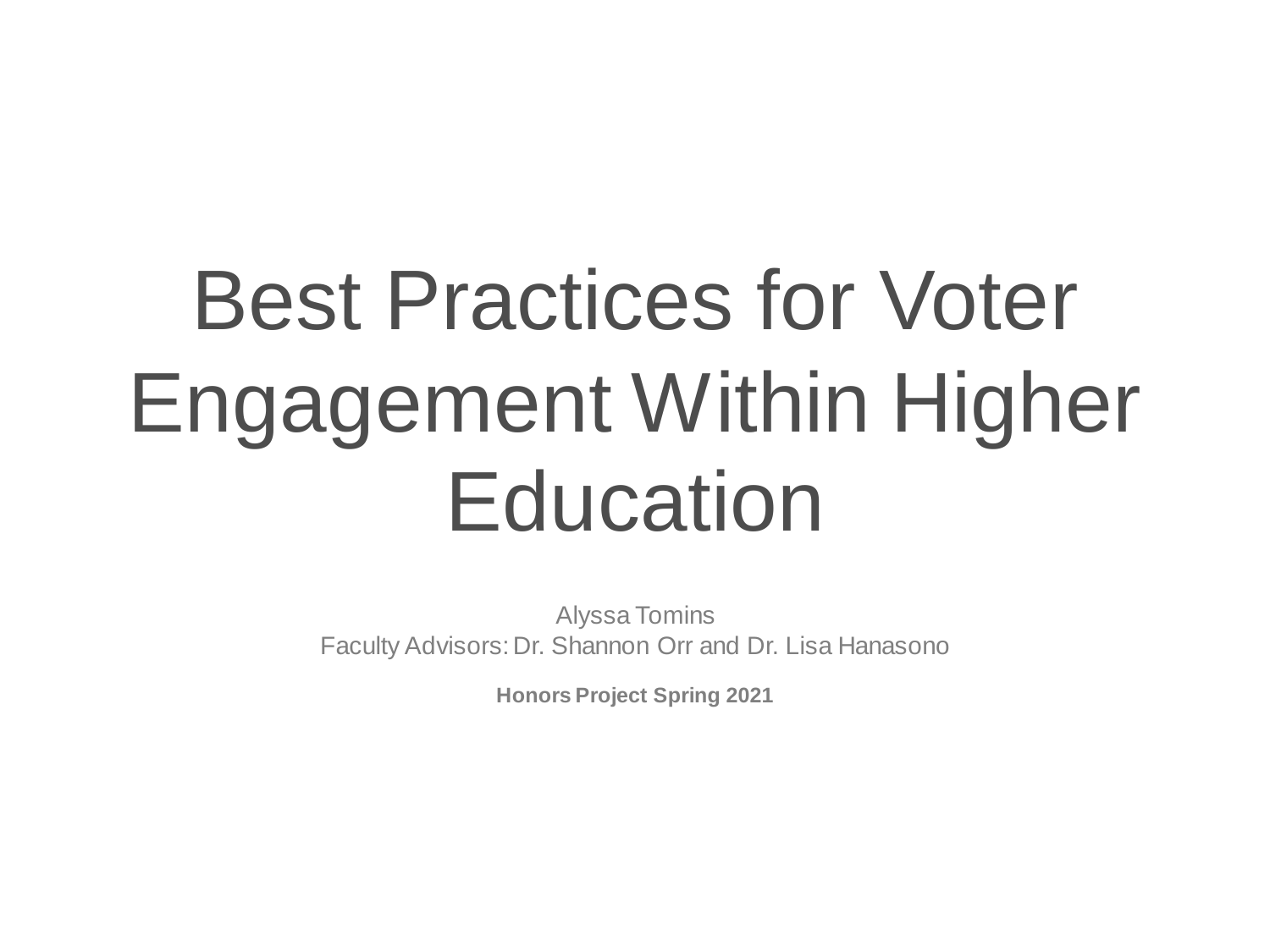#### Introduction

The 2020 General Election was the first election where Generation Z and Millennials made up a significant portion of all eligible voters compared to the older voting blocs. Younger generations are expected to continue to make up larger shares of the electorate and will eventually outgrow the voting blocs of groups that traditionally turn out at higher rates in elections. Additionally, young voters are the most racially diverse voting bloc in our country. Young people are known to vote at lower rates, yet their voices are becoming increasingly significant as their share of the electorate grows.Therefore, it is imperative that we learn more about how to recruit members of these younger generations to participate in future elections. Colleges and universities are in a unique position to encourage their students to vote and to change the narrative that young people are unconcerned with our elections. Many academic institutions, such as BGSU, promote active citizenship to their students and have a vested interest in encouraging their students to be civically engaged. More institutions are starting to dedicate staff and spaces to voter engagement initiatives on their campuses, such as the BGSU Votes initiative. It is incredibly important that colleges and universities continue to build on their work to increase voter engagement among their students after the 2020 General Election. Researching voter engagement practices on college campuses is timely, relevant, and will lead to the continued success of increasing voter turnout among college-aged people.

For this project, I am studying the practices and strategies used by other colleges to promote voting and civic engagement on their campuses. I will be asking these institutions to complete a survey with information about the types of civic engagement programming they do on their campuses, and how they utilize social media to spread messages about civic engagement. Youth.gov, the official government website promoting youth programming, defines civic engagement as, "working to make a difference in the civic life of one's community and developing the combination of knowledge, skills, values and motivation to make that difference. It means promoting the quality of life in a community, through both political and nonpolitical processes." Therefore, participating institutions will be asked to complete the survey regarding their civic engagement programs on their campus to help evaluate their effective strategies.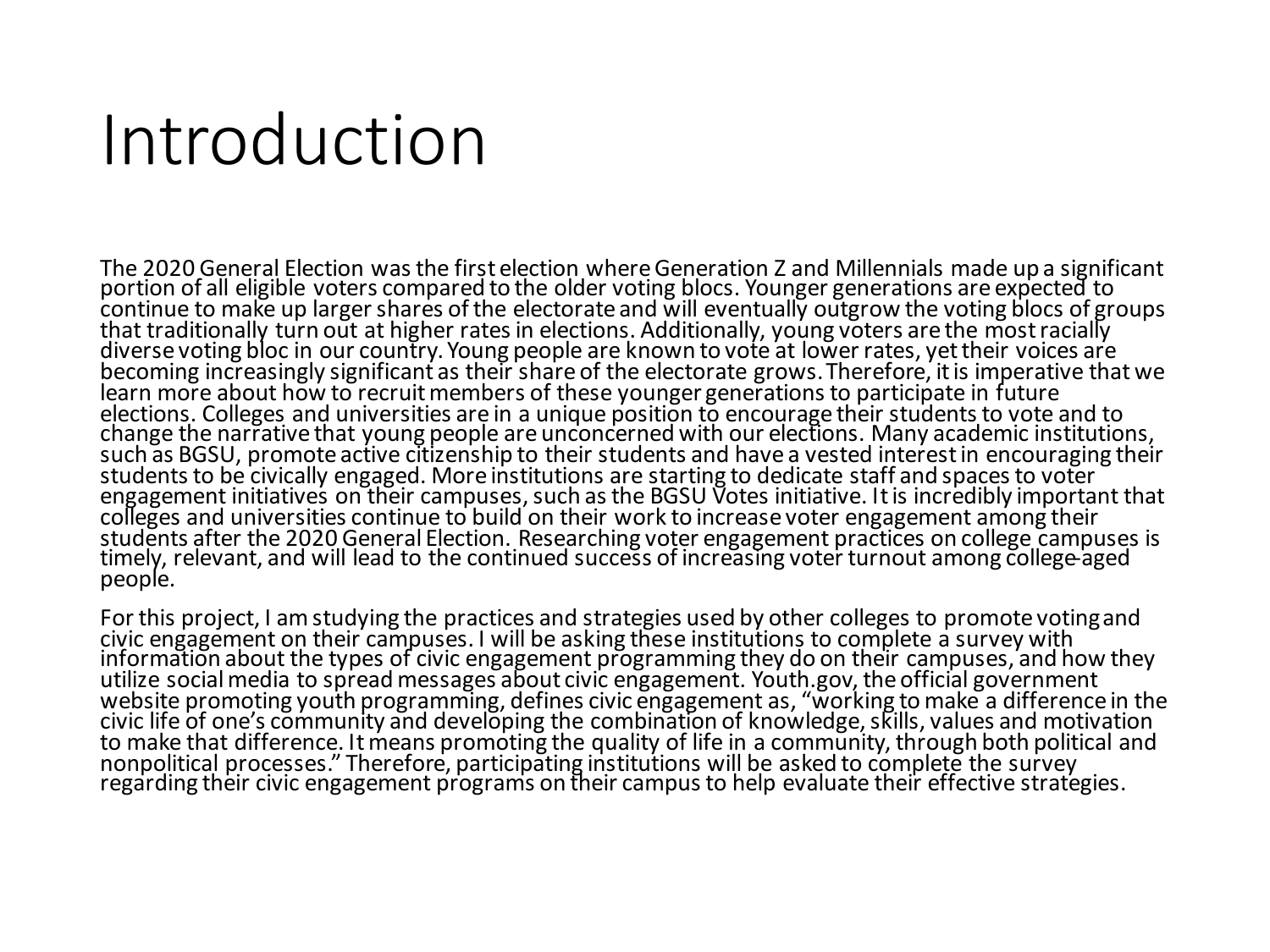## Research Question

What best practices and strategies have other academic institutions implemented to increase civic engagement and voter participation among their students?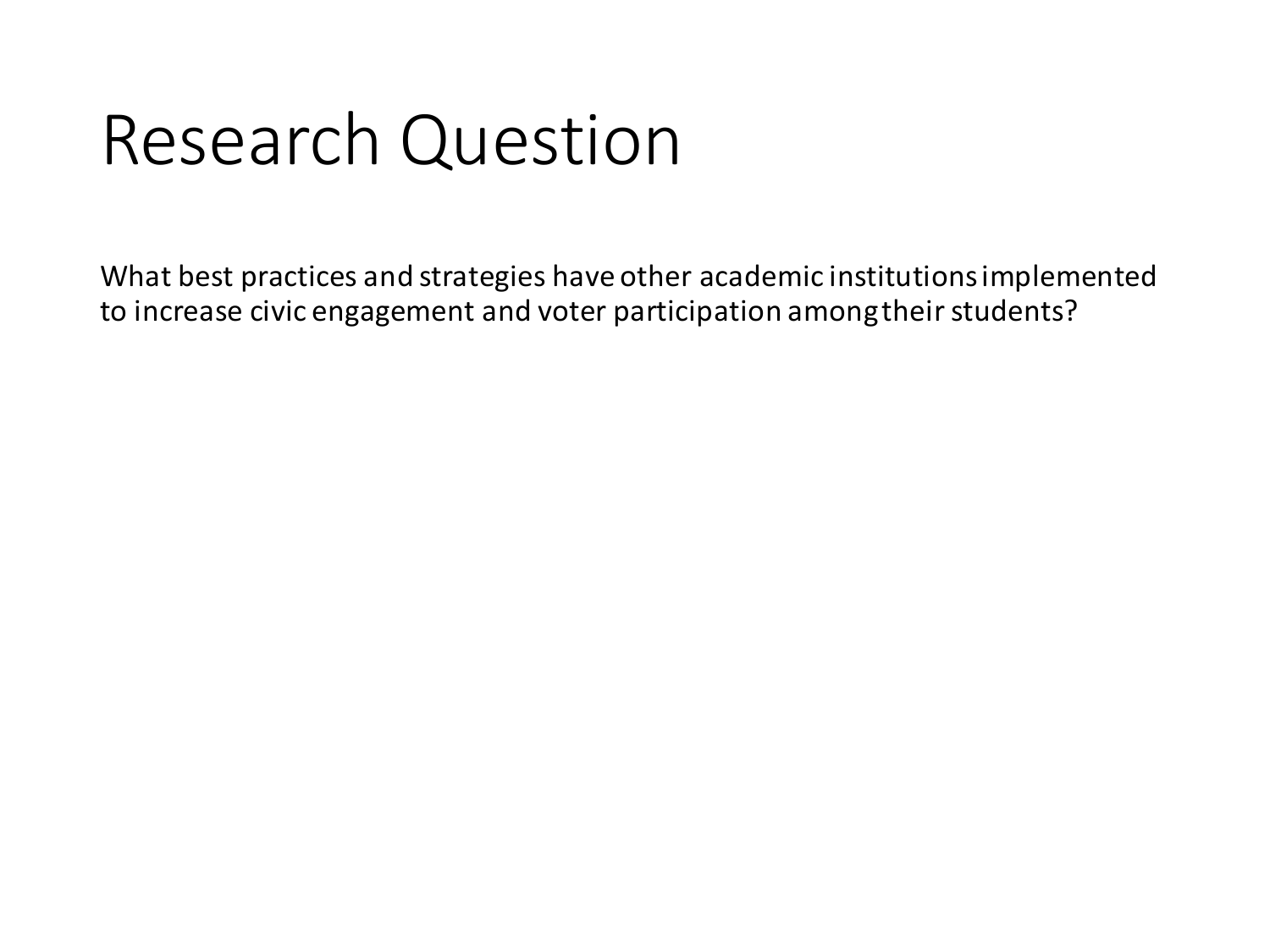#### Literature Review

The voting trends among college students and young people have been studied extensively in recent years as more emphasis is being placed on civic engagement in popular culture. As such, the need to engage with college students in politics and voter turnout continues to be a pressing issue in political science and higher education. Research has indicated that voting laws have a huge impact on college students trying to vote, as was discussed in *State Laws and Mobilizing College Student Voter Turnout* (Hester, 2019). Student affairs professionals play an important role in reducing barriers to voting for college students through increased programming and the institutionalization of voter registration.

Many academic institutions have published scholarly articles regarding their civic engagement practices and research, which vary from student-led voter engagement initiatives to in-class projects, and other programming. In *Engaging a Campus During a Tumultuous Election: A Case Study*, the researchers discuss Elon University as a case study on voter engagement among college students (Eaves, 2017). They utilized student leaders in their undergraduate student government and their Andrew Goodman Foundation campus ambassadors to plan programming around the 2016 Presidential Election. One of their outreach strategies that has a lot of potential at BGSU is their effort to mail postcards with voter registration information to every on-campus student.

Other universities seem to collaborate with their residence life office to facilitate voter outreach, such as Northwestern University. In *College Leaders, It's Your Duty to Get Students to Vote*, they discuss the campaign Northwestern University implemented to interact with every new incoming student and ask them about their voter registration status. This university worked with their residence life office to build this campaign into every "welcome station" on move-in day (Bennion, 2018).

Additionally, some universities have sought to introduce voter engagement strategies to their classroom curriculums, such as with Simpson College. In *Fact Checks, Voter Guides, and GOTV: Civic Learning Projects in American Politics Courses*, researchers discuss "civic learning" projects for a class at Simpson College that were designed to help students develop civic and analytical skills(Bardwell, 2011).

Overall, the strategies used by academic institutions to influence the voter participation rate among their students vary greatly. Many universities have found success in student-led programming, while others have sought to institutionalize voter registration by making it part of the new student orientation process. These voter engagement strategies vary from institution to institution, so it is important to learn more about what best practices and strategies have been successful at increasing civic engagement among college students. Each academic institution has different leaders in their civic engagement efforts. Some universities have created offices specifically for these efforts, while other institutions allow their upper administration to lead this program (Eaves, 2017).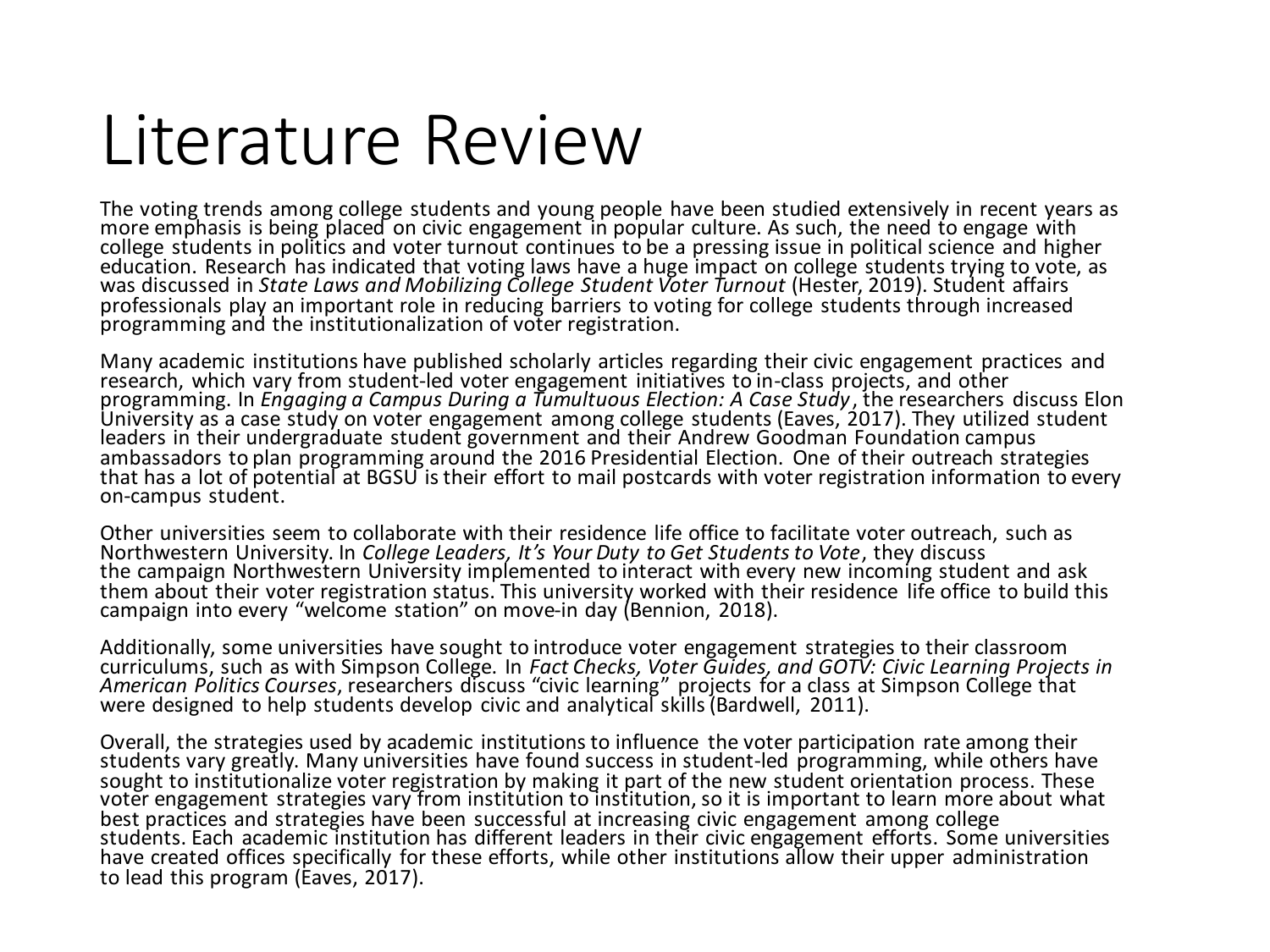#### Literature Review Continued

With regards to the program management side of voter engagement initiatives, there are several areas of research to look for. When looking at samples of strategic communication guides created by higher education institutions, they all contain similar elements. The Maryland Institute College of Art Office of Strategic Communications put together a communications toolkit for students to use when planning events on their campus. This communication toolkit is comprehensive and covers much of the event planning and promotion process (MICA Office of Strategic Communications, 2020). The communication toolkits published by other universities demonstrate different focuses on the event planning and promotion process, such as with The Wharton School at the University of Pennsylvania. Their communications toolkit focuses on the many aspects of program and event management, such as timelines, branding, and publicizing (The Wharton School, 2020). Having an established strategy for event management is a key element of program management.

In addition, there are many programs and communication resources available from nonprofit organizations, such as the Colorado Nonprofit Association. Their *Communications Toolkit – Samples* demonstrates the different ways that nonprofit organizations might approach creating their communication strategy.They provide worksheets for organizations to define their goals, identify audiences, and craft messages to fit them (Colorado Nonprofit Association, 2011). Having a communication strategy is a key part of program management. Additionally, CIVICUS designed an internal communication toolkit to help civil society organizations with their communication and strategic planning process (Hume, n.d.). Their resources are incredibly helpful in improving the strategic planning process for an organization.

Overall, the available research indicates that voter participation among college students is a major concern for many higher education institutions who wish to increase their voter turnout rates. Universities may implement a variety of strategies to increase civic engagement on their campuses, and the office or person responsible for overseeing the civic engagement programming differs by university. There is further room for research into successful voter engagement programming among academic institutions. Regarding program and communication management, there are numerous resources available from higher education institutions and nonprofit organizations to help develop a program and communication plan specific to another organization.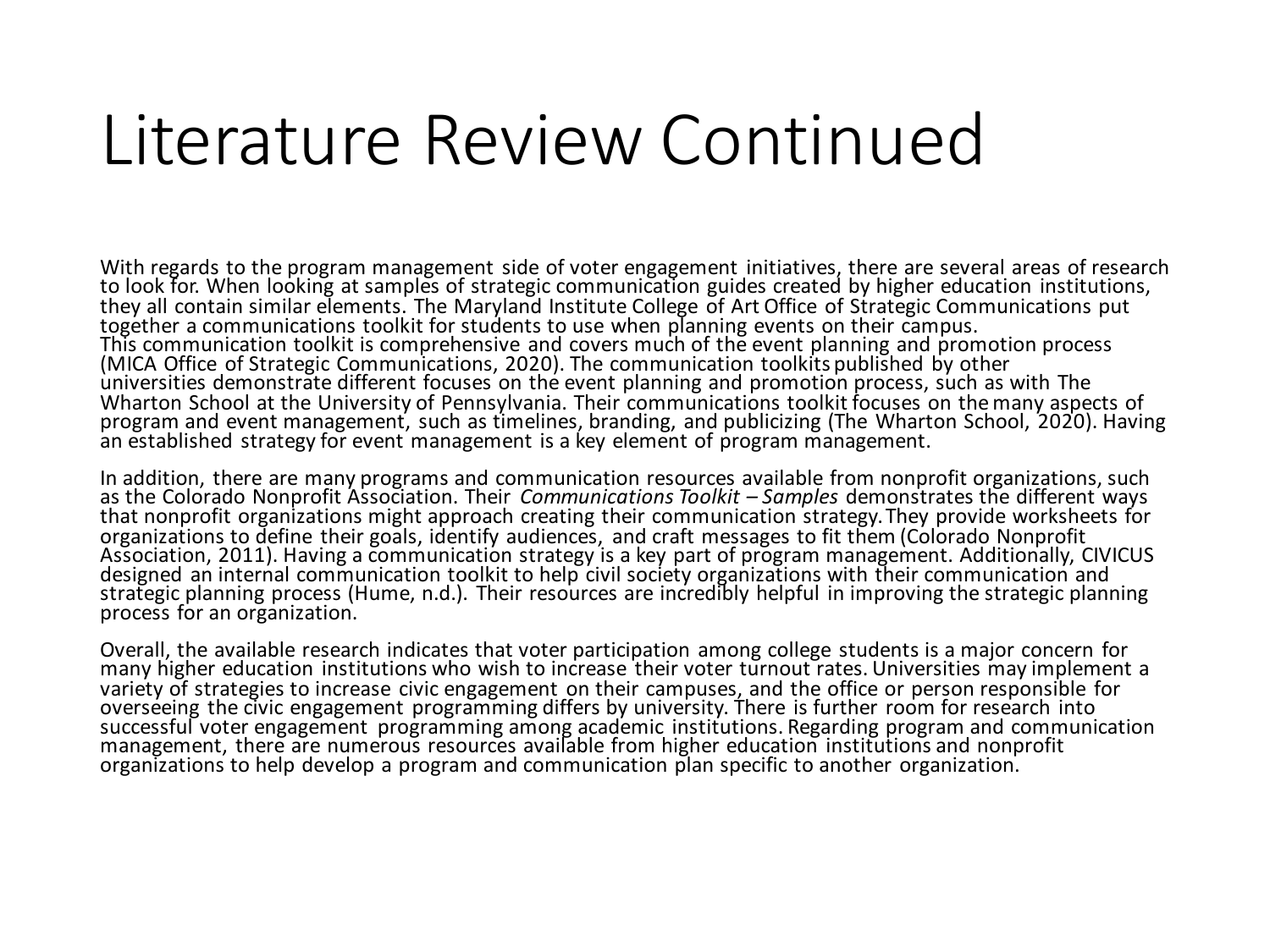## Benefits of the Study

As stated earlier, the 2020 General Election was the first election where Generation Z and Millennials made up a significant portion of all eligible voters, and their share of the electorate is expected to grow. Therefore, it is imperative that we learn more about how to recruit members of these younger generations to participate in future elections. Young people have historically voted at low rates, but that trend has started to change in recent years as more resources are being devoted to voter engagement among young people. The Center for Information & Research on Civic Learning and Engagement at Tufts University estimates that 52-55% of youth voted in the 2020 Presidential Election compared to 42-44% for the 2016 Presidential Election (Center for Information & Research on Civic Learning and Engagement).

Colleges and universities are uniquely positioned to help change the narrative that young people are unconcerned with civic engagement. It is important that we continue to build off the success of the 2020 election voter turnout by studying the effective strategies for engaging with young people. More institutions are starting to dedicate staff and spaces to voter engagement initiatives on their campuses, and there is much to learn from how these various institutions are recruiting their students to vote. Colleges and universities have a vested interest in preparing their students to be civic learners and participants for the rest of their lives, and there is no better time than now to study successful organizing on college campuses. Researching voter engagement practices are timely, relevant, and will lead to the continued success of increasing voter turnout among college aged people. This research will be beneficial to any academic institutions hoping to start or improve their voter engagement practices on their campus. The results will be made available to any participating school that would like them and will be shared with The Andrew Goodman Foundation, which provides support to schools for their voter engagement programs. The individual participants will receive the benefit of the results of the survey if they choose to opt into them, and society will receive the benefit of younger generations being empowered to vote for the rest of their lives.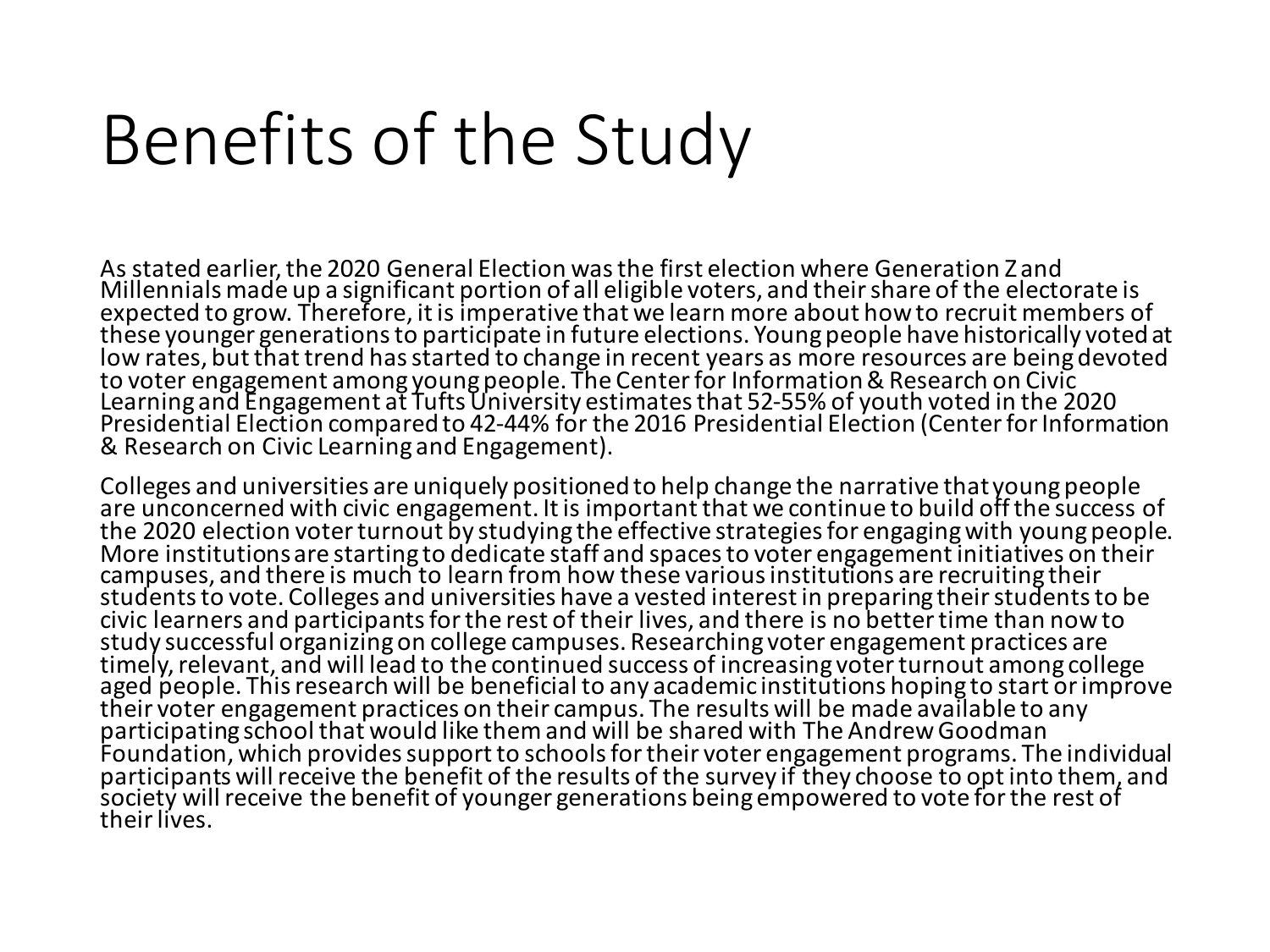# Methodology

The survey was administered online using Qualtrics at BGSU. The subjects consisted of the students and staff members at the 84 colleges and universities who are members of The Andrew Goodman Foundation (AGF) Vote Everywhere program. The Andrew Goodman Foundation sent the online survey link by email in the Vote Everywhere weekly newsletter, followed by targeting outreach from the AGF staff to their campus portfolios. The first page of the online Qualtrics survey displayed the consent statement for the participants to read through before choosing either "I consent" or "I do not consent" to participating in this research. The subjects who selected the first option indicating their consent were then asked to continue through the survey questions. The subjects who indicated they did NOT consent were redirected to the end of the survey. The estimated completion time for the survey was approximately 20 minutes.

Participants were not asked to provide their name. However, they were asked to indicate whether they were a student, staff member, or faculty at their academic institution. They were also asked to indicate what academic institution they were completing the survey on behalf of to ensure they were a participating Vote Everywhere campus. The names of the academic institutions are not shared with any of the final reports for this project. As the researcher, I do not have access to the identities of the participants, but I do have access to some identifying information, such as the school and the role of the participant as a student, staff, or faculty. The research findings from the data will be shared with The Andrew Goodman Foundation and any participants who request copies of the results at the end of the survey. The data is stored on a password-protected private computer for at least a minimum of three years, as is required by the Institutional Review Board.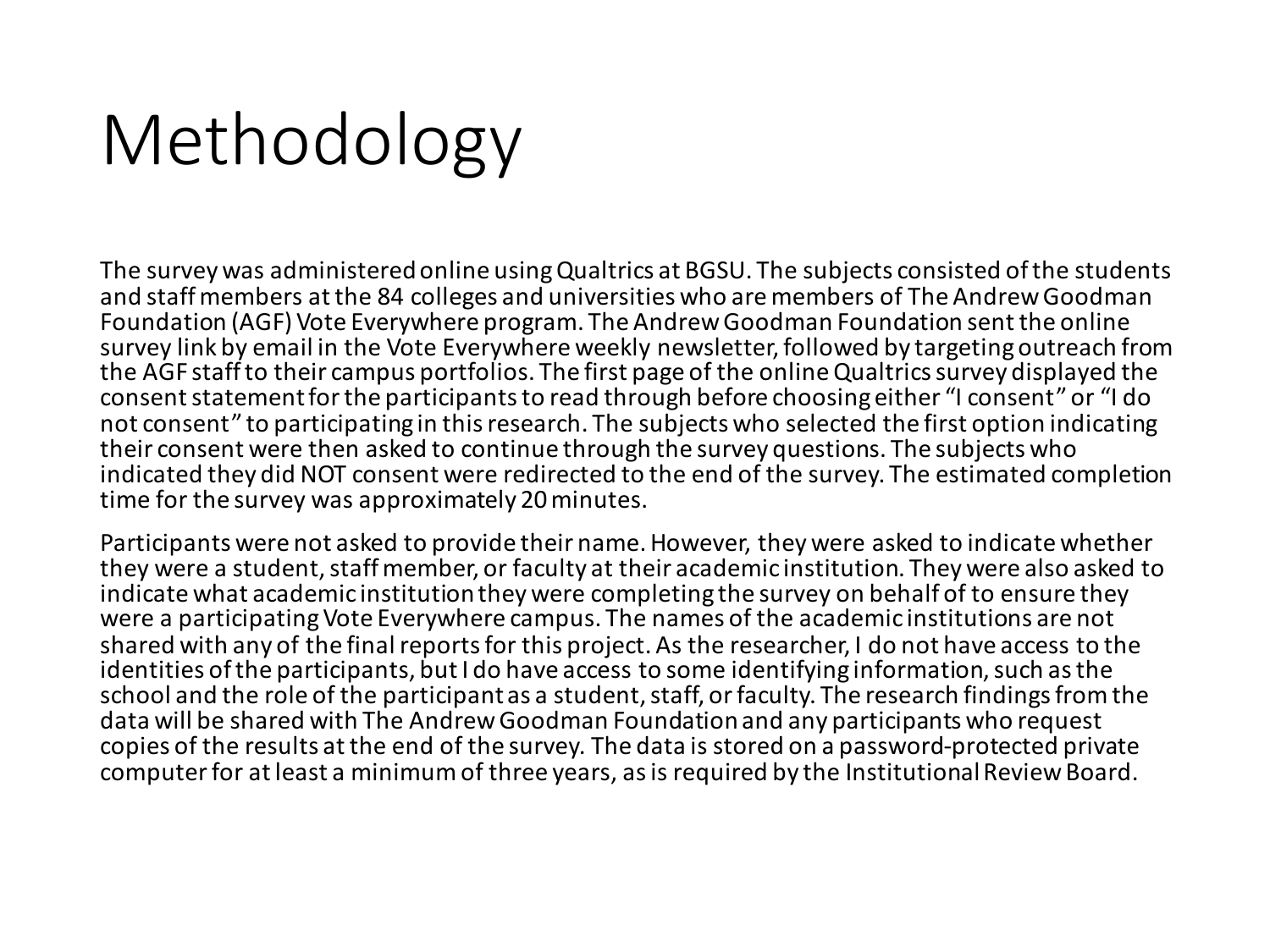## Ethics

The consent statement was shared with the participants at the first step of the recruitment process when the survey was sent to the subjects. The students and staff were asked to view the consent statement on the first page of the online survey. They were not asked to sign their name. Instead, they were asked to check a box indicating that they either consent or do not consent to participating in the study, and were then directed through the rest of the survey questions or redirected to the end of the survey. They were provided the primary investigator and advisor contact information for any questions or concerns regarding the survey.

The survey link was sent to the subjects by The Andrew Goodman Foundation and was administered using Qualtrics at BGSU. There was no obligation for the participants to complete the survey once they have started it. They could stop the survey at any time, and they could skip any of the questions in the survey. There were no consequences for declining to participate in the survey. The survey was designed to be mutually beneficial to both the participants and investigators by allowing both parties to learn more about effective civic engagement practices at other academic institutions. The participants received the option at the end of the survey to receive a copy of the research findings, and had the option to include their email address. The participants were asked to contact the primary investigator and the faculty advisor with any questions about the survey, how their answers were to be used, or their consent to the study.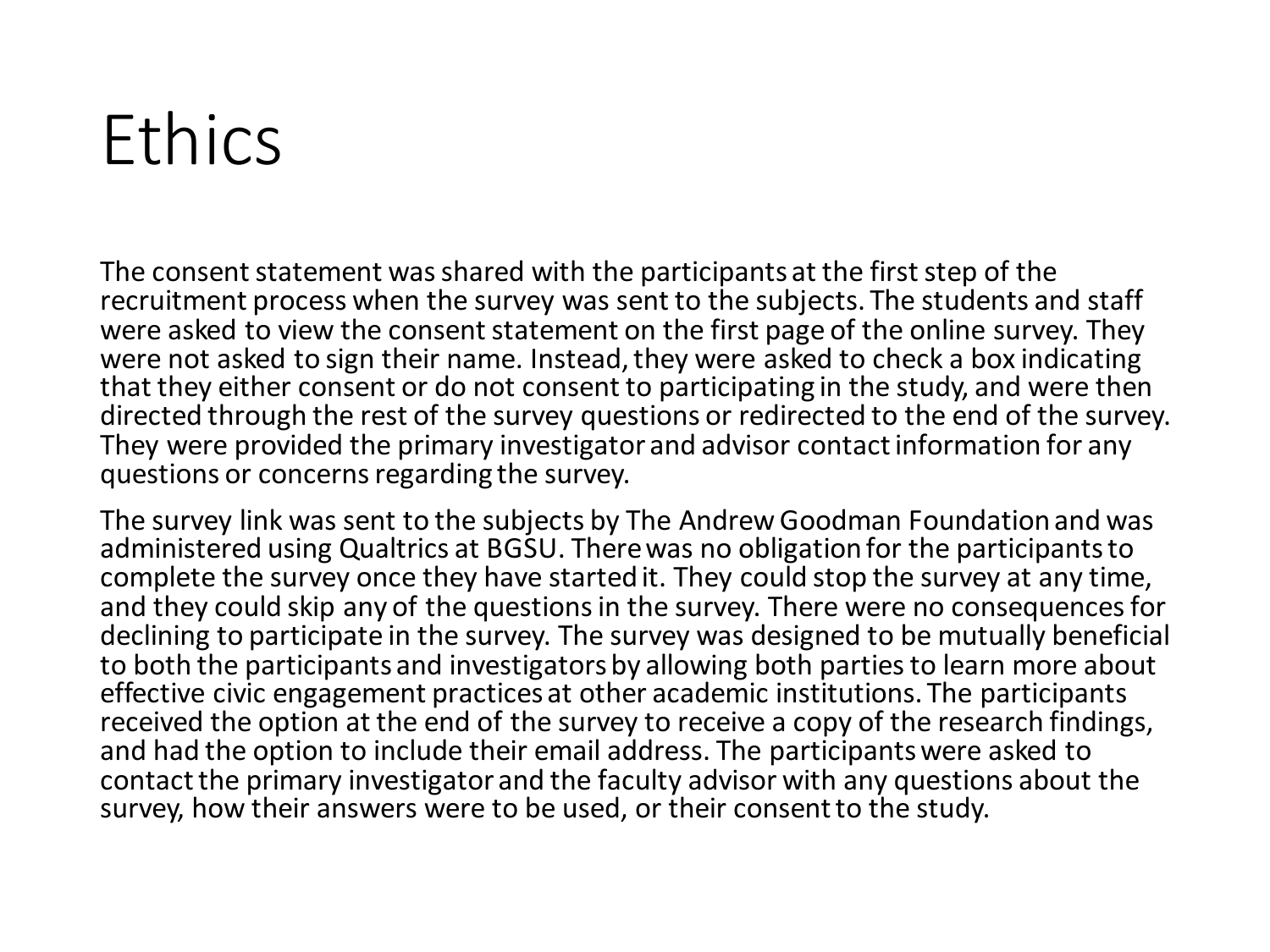## Subjects & Recruitment

The research subjects were the students and staff that are members of The Andrew Goodman Foundation Vote Everywhere (AGF) program. This program includes 84 college campuses ranging from community colleges to public and private universities, with each campus creating a team consisting of students, staff and/or faculty. BGSU is a member of The Andrew Goodman Foundation Vote Everywhere program and is one of their leading campuses. The survey was sent to all the students and staff that are members of this voter engagement network for them to assess what practices and strategies have been effective on their campuses. The names of the subjects and their affiliated institutions in this network are public information available on the AGF website.

The Andrew Goodman Foundation sent the survey by email to the members of the Vote Everywhere program. The members of the AGF Vote Everywhere program chose to participate in the survey after receiving the survey link in the weekly Vote Everywhere program newsletter, followed by targeted outreach from their program managers. The purpose and benefits of the research study were included, along with a description of the project and an introduction from the primary investigator.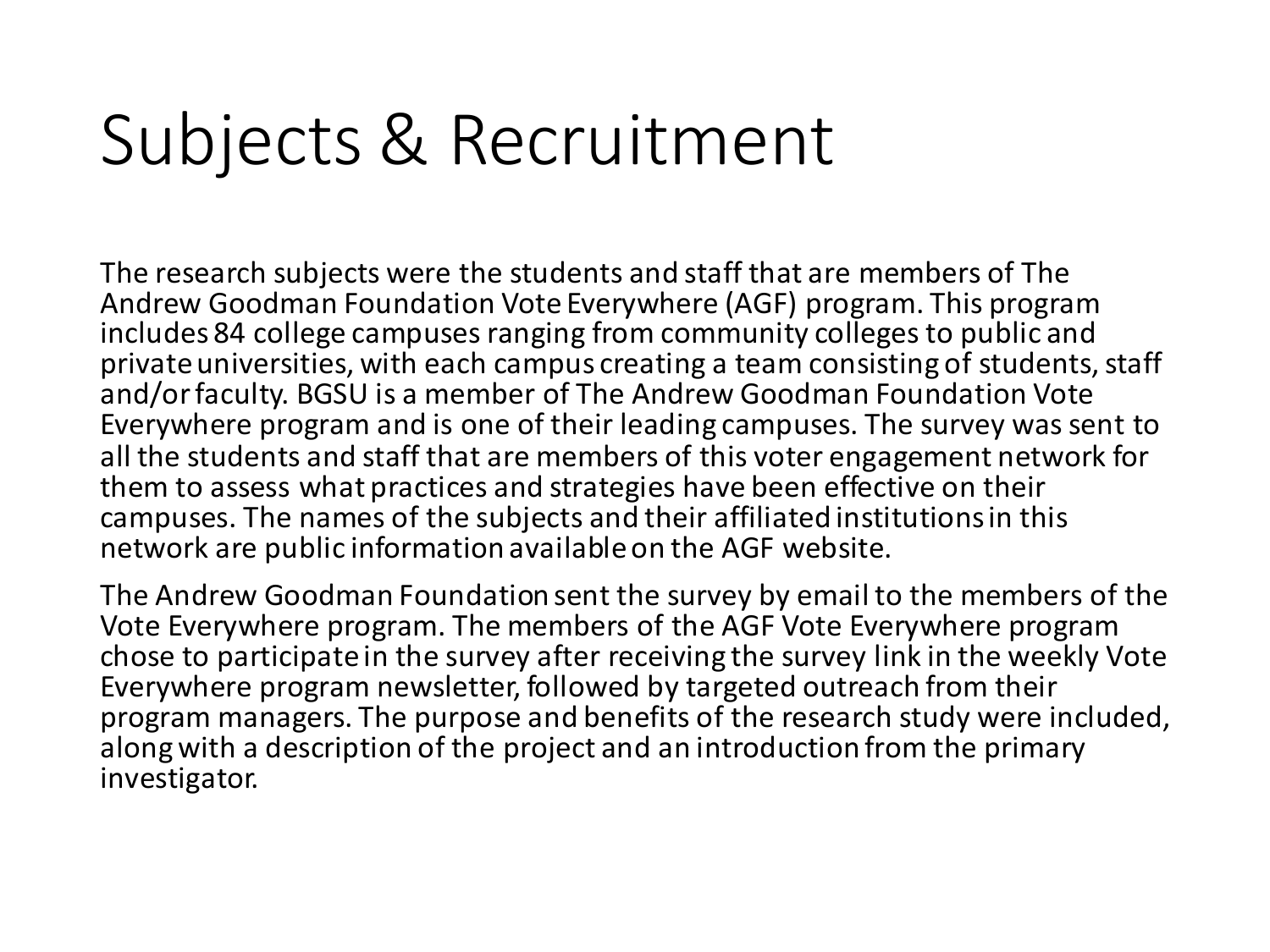#### Response Rate

The survey was sent to the AGF Ambassadors and Campus Champions at 84 different schools. Each school has two Ambassadors and one Champion for a total of 252 individuals reached. There were 22 individuals that completed the survey (9% response rate). There were 16 distinct institutions that responded to the survey (19% response rate).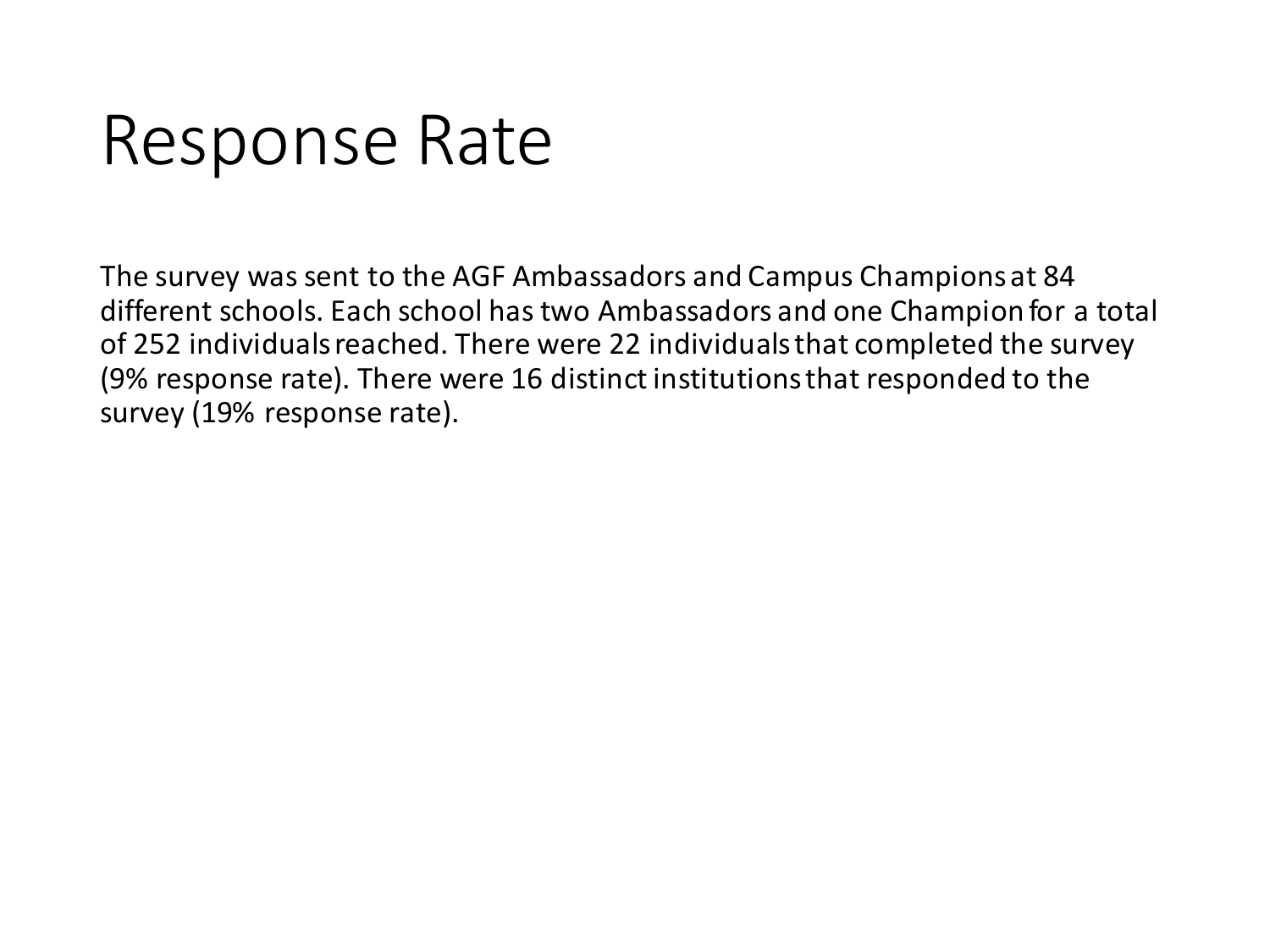# Respondent Demographics: Student Population

| <b>Answer</b>    | %      | <b>Count</b> |
|------------------|--------|--------------|
| Less than 5,000  | 30.00% | 6            |
| 5,000-9,999      | 25.00% | 5            |
| 10,000-19,999    | 20.00% | 4            |
| 20,000-39,999    | 25.00% | 5            |
| 40,000-59,999    | 0.00%  | $\Omega$     |
| More than 60,000 | 0.00%  | $\Omega$     |
| Total            | 100%   | 20           |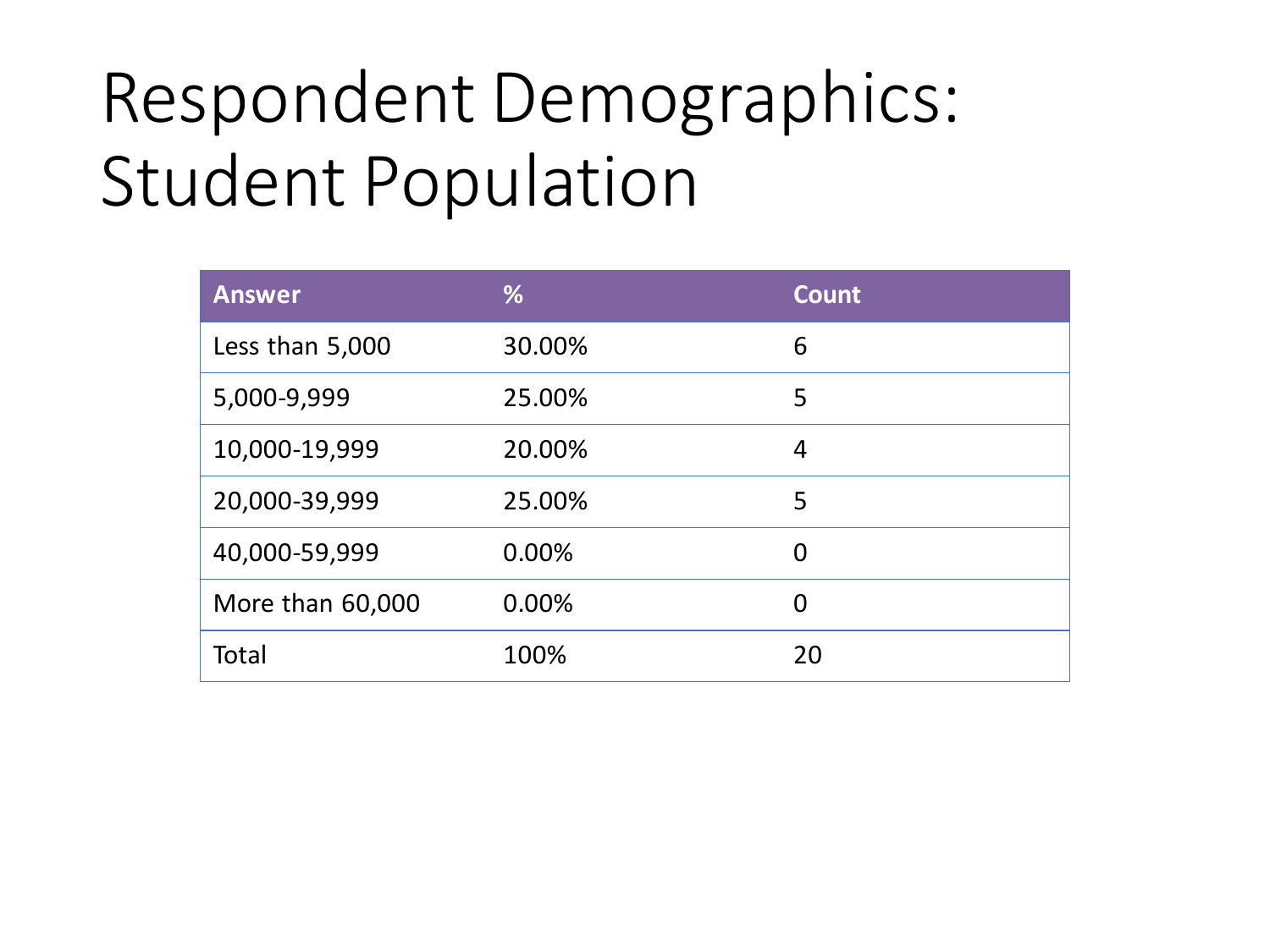# Respondent Demographics: Length of Involvement with AGF

| <b>Answer</b>     | %      | <b>Count</b> |
|-------------------|--------|--------------|
| Less than 1 year  | 10.53% | 2            |
| 1-2 years         | 0.00%  | 0            |
| 3-5 years         | 52.63% | 10           |
| More than 5 years | 36.84% |              |
| Total             | 100%   | 19           |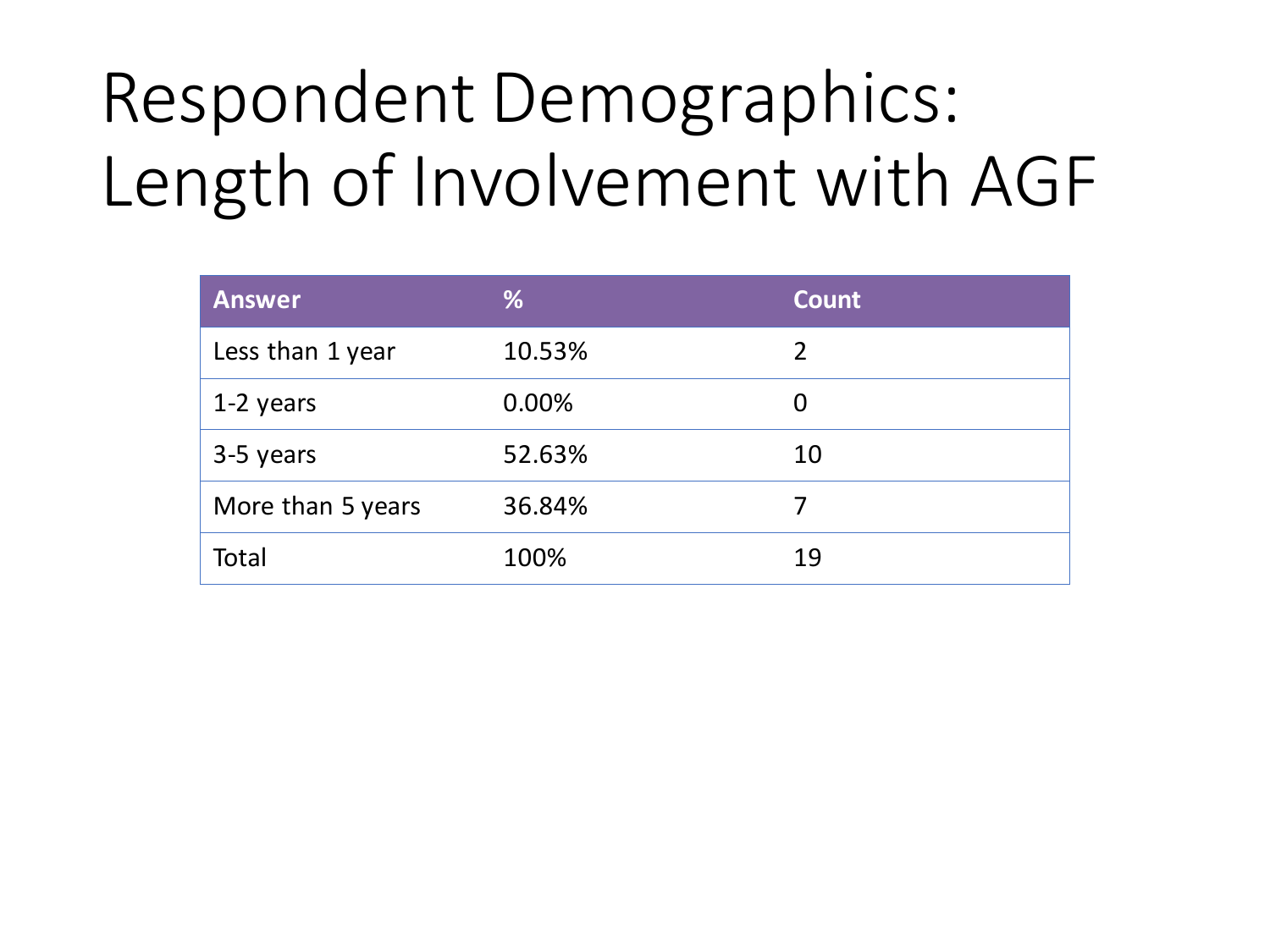# Respondent Demographics: Administrative Structure

| <b>Answer</b>                                            | %      | <b>Count</b>   |
|----------------------------------------------------------|--------|----------------|
| Student organization                                     | 34.48% | 10             |
| Faculty-led                                              | 6.90%  | $\overline{2}$ |
| Office or department<br>dedicated to civic<br>engagement | 48.28% | 14             |
| Dean of Students or<br>other student affiars<br>office   | 10.34% | 3              |
| <b>Political science</b><br>department                   | 0.00%  | $\Omega$       |
| Other                                                    | 0.00%  |                |
| Total                                                    | 100%   | 29             |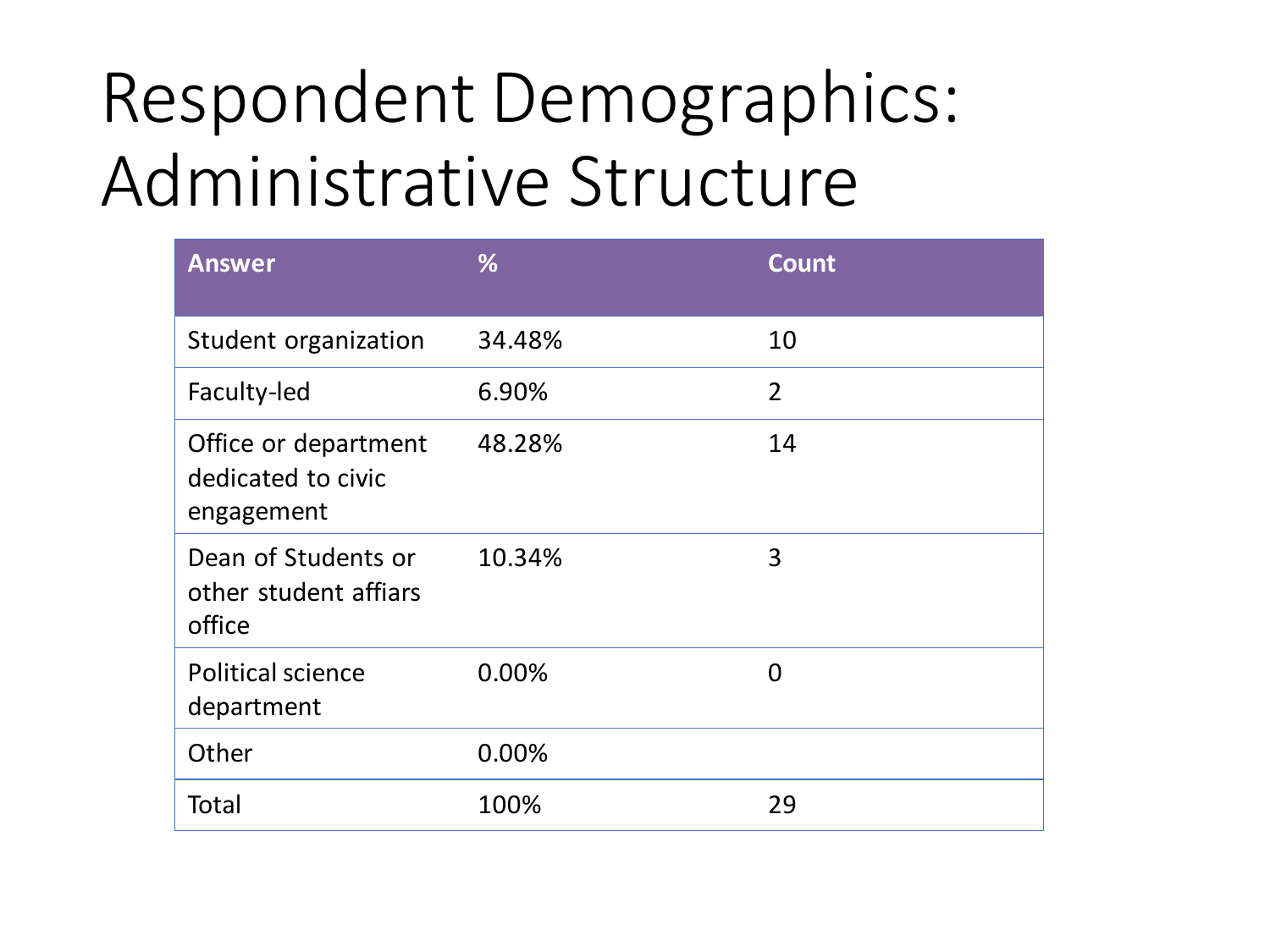#### Respondent Demographics: Program Staffing (Multiple Responses)

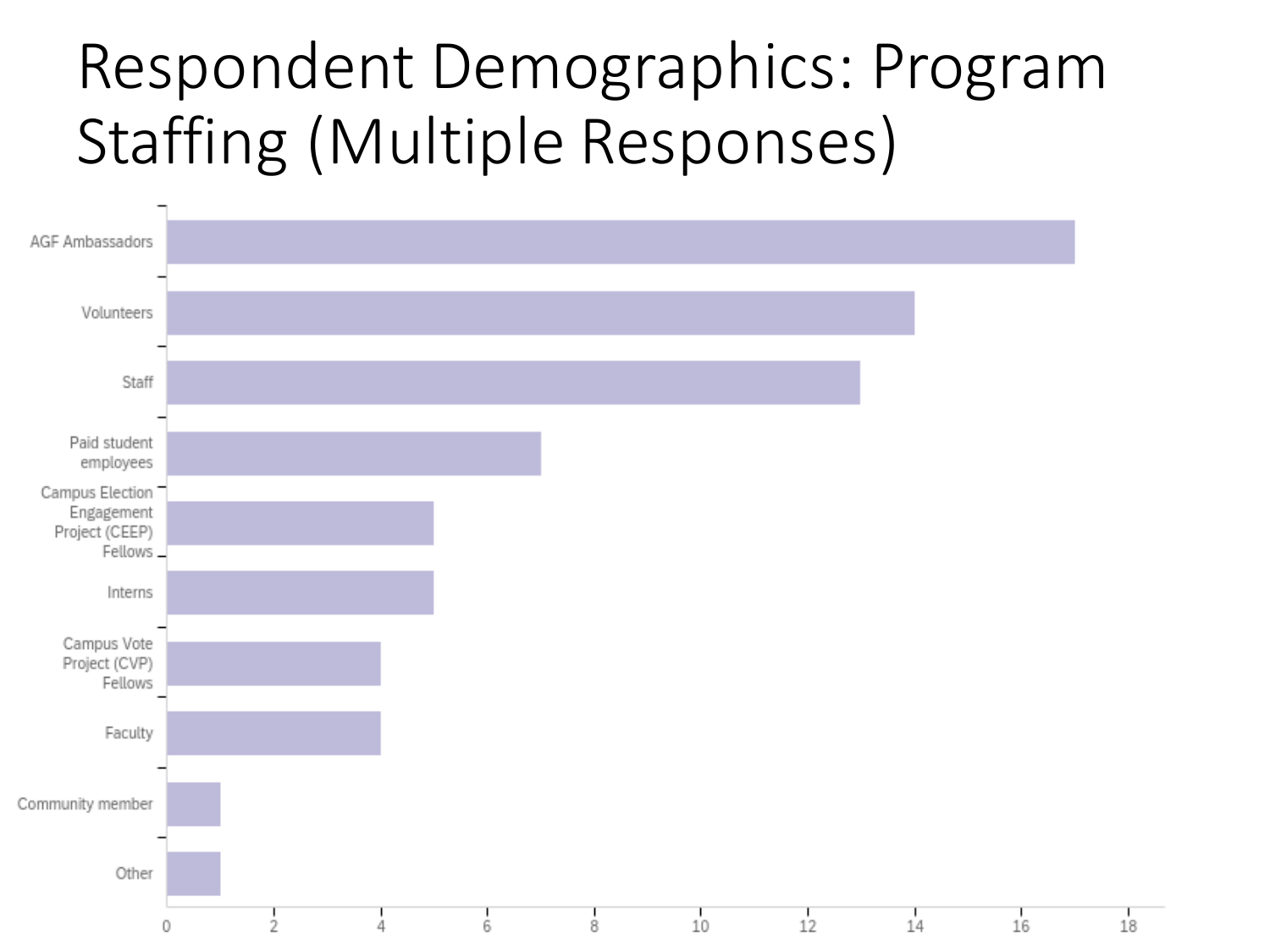## Research Findings

The following slides present the findings from the voter engagement survey that was sent to AGF campuses.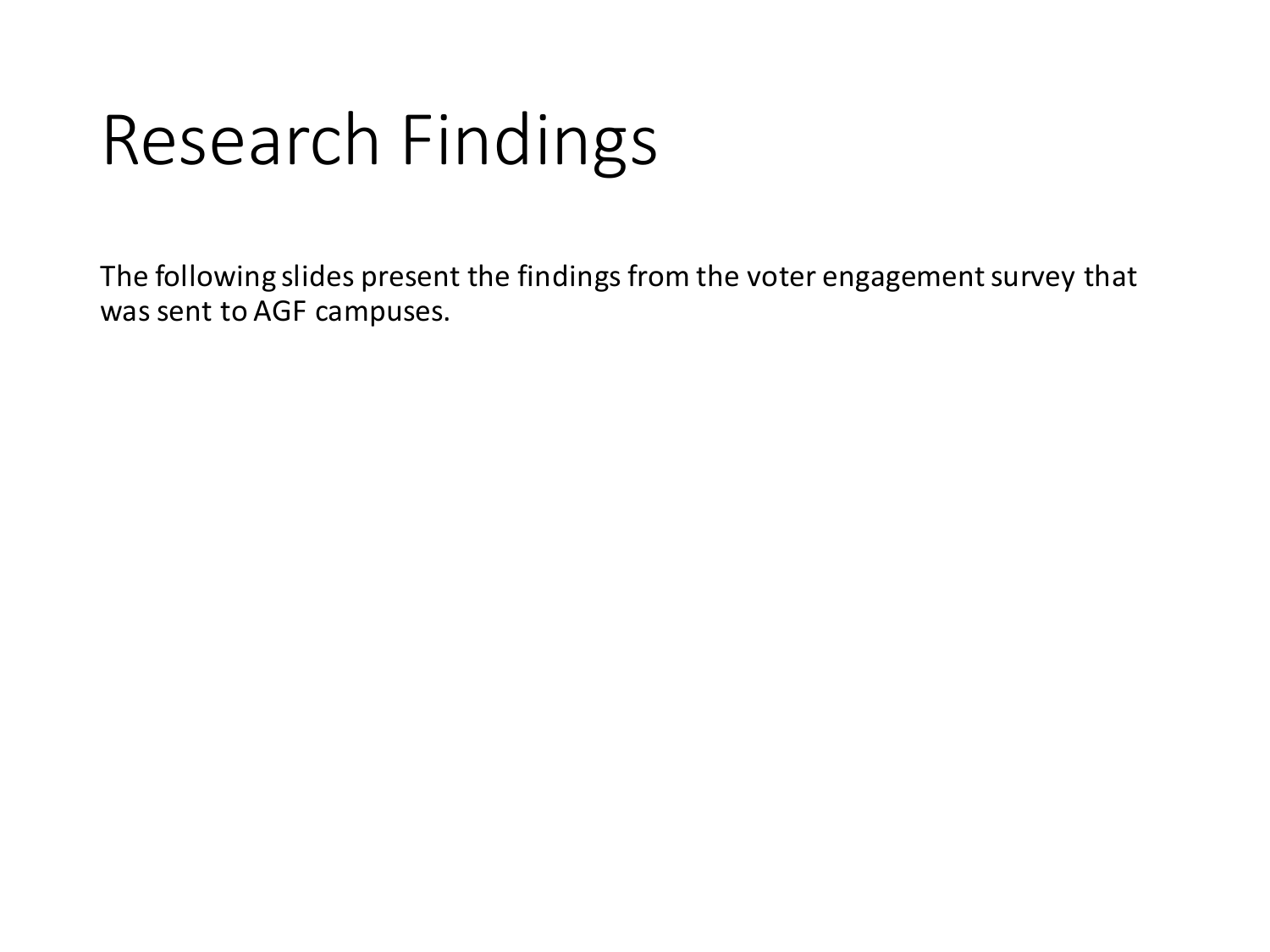# Activities Organized From the Last Four Years (1 of 2)

| <b>Answer</b>                                          | %      | <b>Count</b> |
|--------------------------------------------------------|--------|--------------|
| Voter registration drives                              | 10.63% | 22           |
| National Voter Registration Day                        | 10.63% | 22           |
| Partnership with other student<br>organizations        | 8.70%  | 18           |
| Classroom presentations                                | 8.21%  | 17           |
| Absentee/mail ballot<br>workshops                      | 7.73%  | 16           |
| <b>Vote Early Day</b>                                  | 6.76%  | 14           |
| Partnership with off-campus<br>groups or organizations | 6.28%  | 13           |
| Participated in new student<br>orientation             | 5.80%  | 12           |
| Partnership with athletic teams                        | 5.80%  | 12           |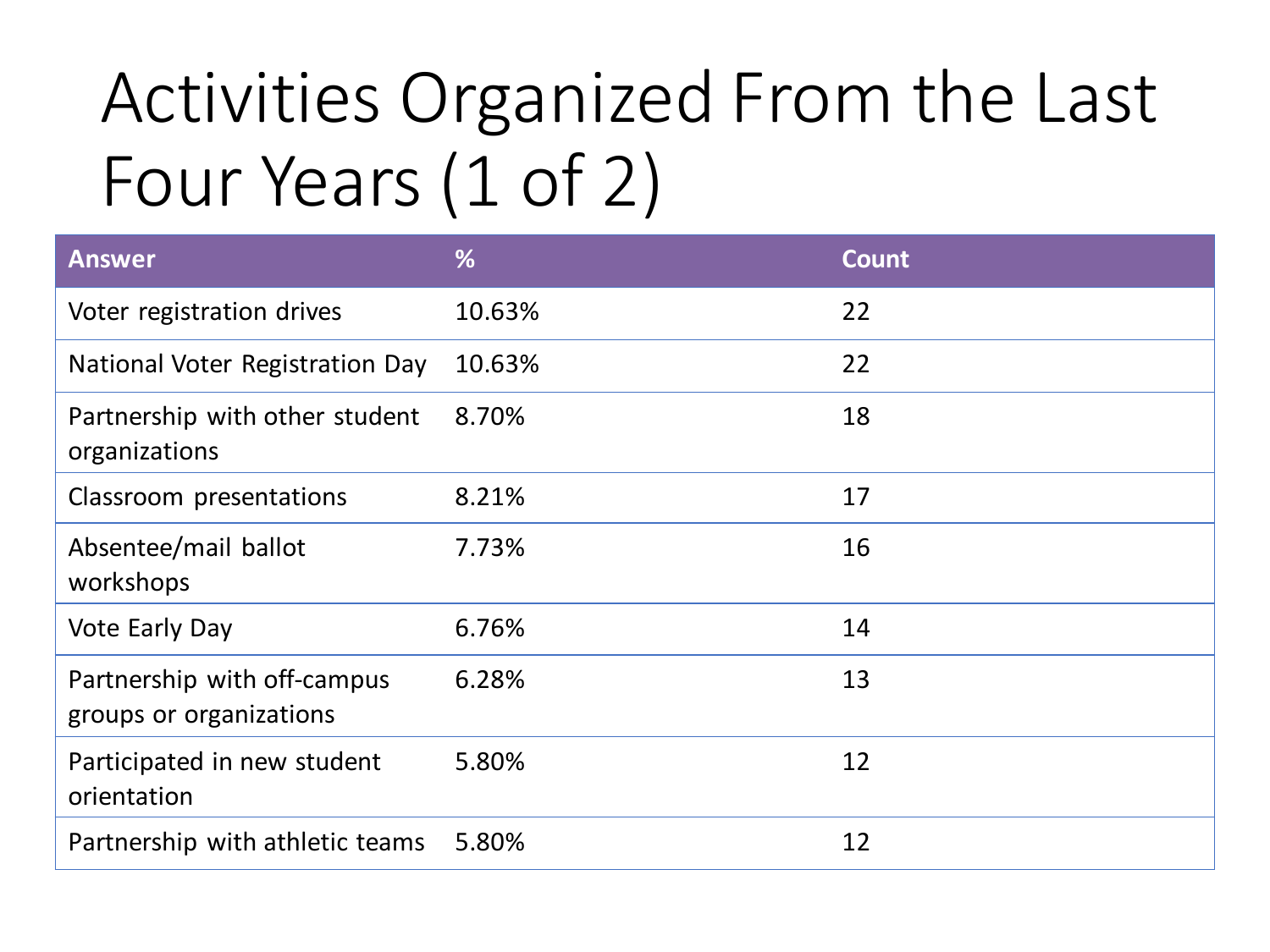# Activities Organized From the Last Four Years (2 of 2)

| <b>Answer</b>                           | %     | <b>Count</b>   |
|-----------------------------------------|-------|----------------|
| Free rides to the polls                 | 5.31% | 11             |
| <b>Constitution Day</b>                 | 5.31% | 11             |
| Candidate forums/debates                | 5.31% | 11             |
| Partnership with Greek<br>organizations | 4.83% | 10             |
| Welcome-week activities                 | 4.35% | 9              |
| Student debates                         | 2.42% | 5              |
| Move-in day for on-campus<br>students   | 1.93% | $\overline{4}$ |
| Other                                   | 0.00% | $\Omega$       |
| Total                                   | 100%  | 207            |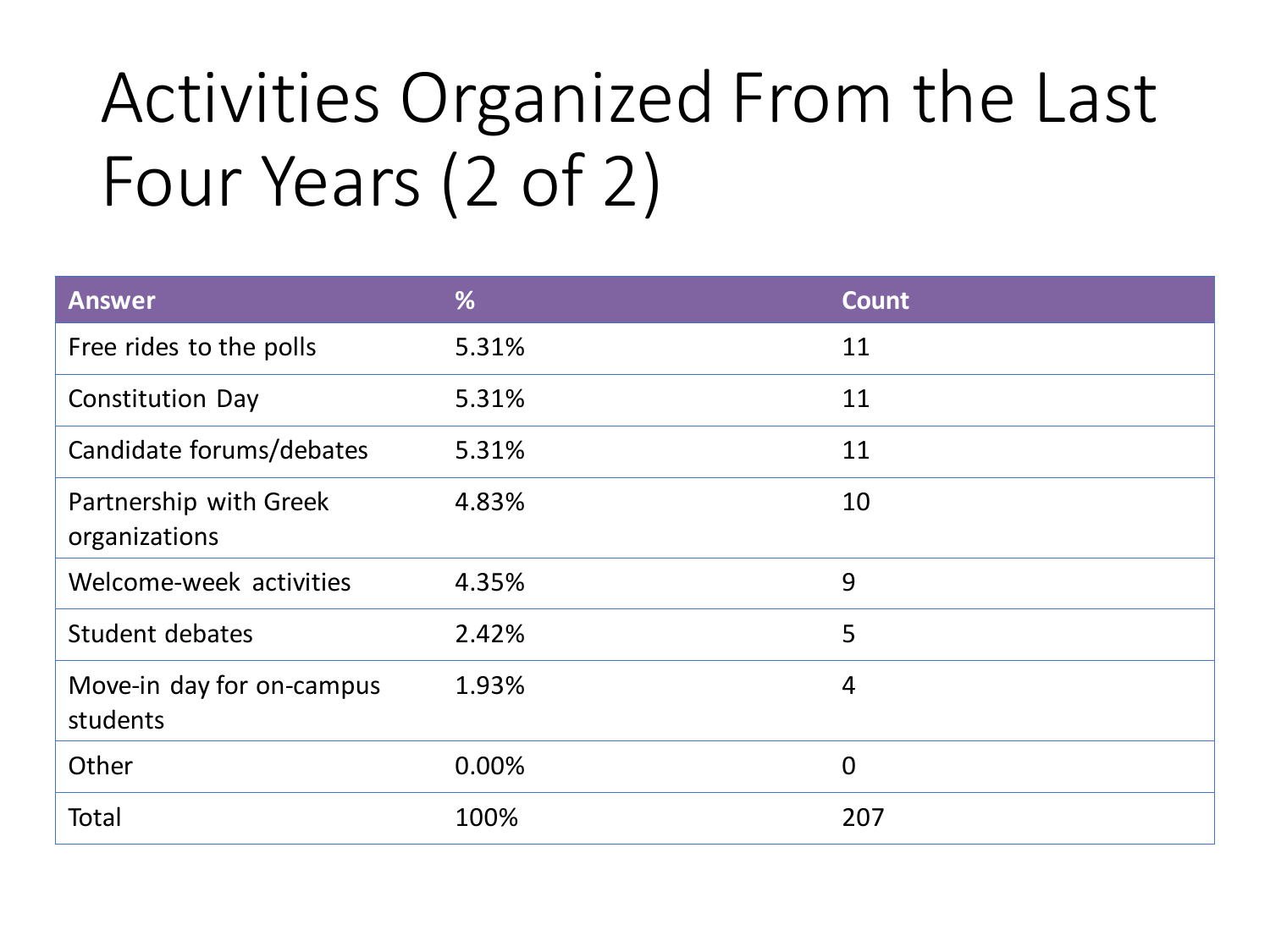#### Voter Registration, Education, and Get Out the Vote Programming

The following best practices for voter registration, education, and GOTV programming were summarized from open response questions. These are the recommendations and best practices suggested by the participants for effective voter engagement programming. This is not a comprehensive list of all responses; rather, it includes the most mentioned activities and themes from the responses.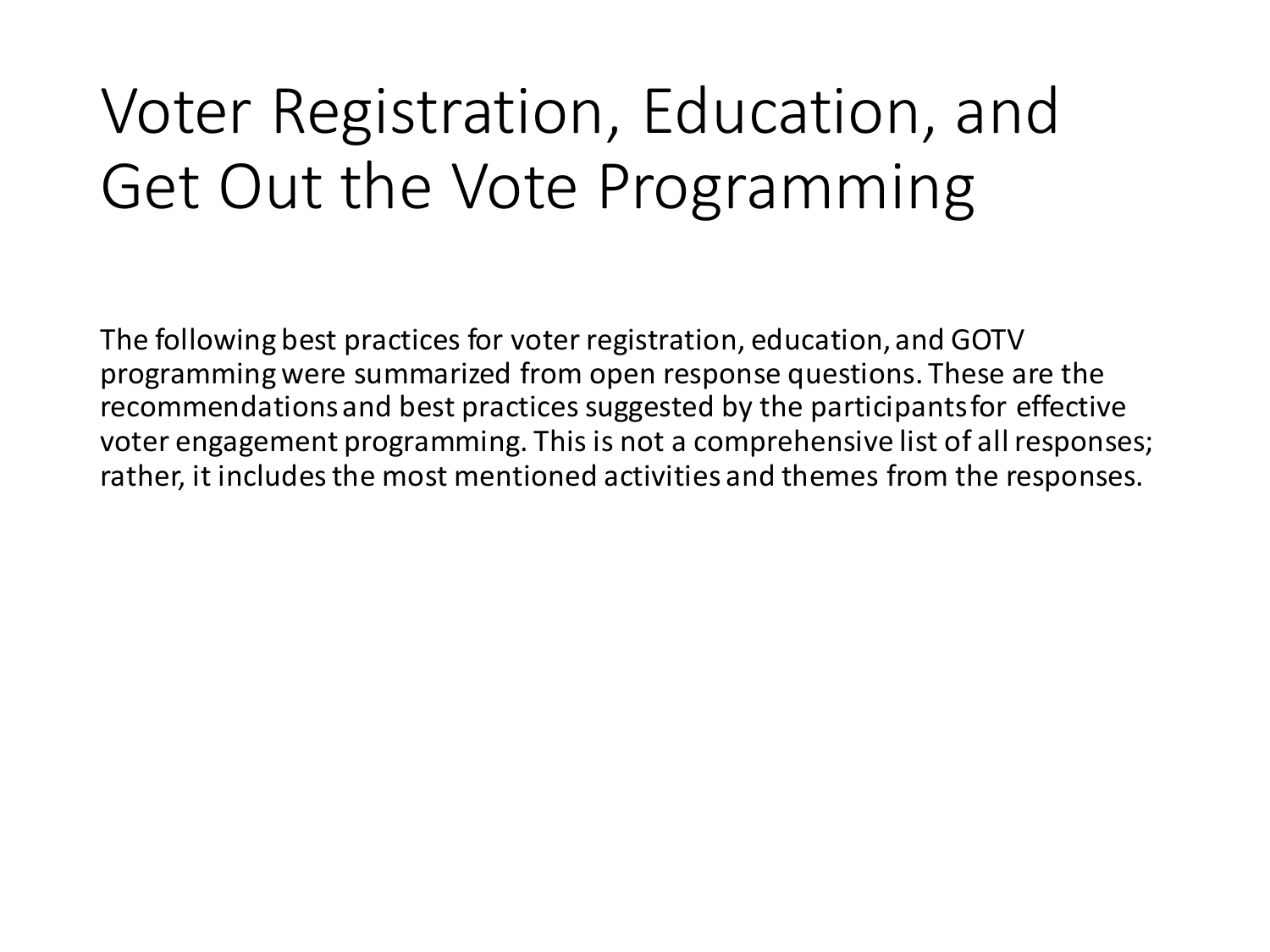# Top Five Innovative Voter Registration Programming

- Presentations to first-year classes
- Voter registration form & information pick up and drop off location
- Incorporate voter registration and information into new student orientation
- Presence at opening weekend activities
- Tabling with free food and giveaways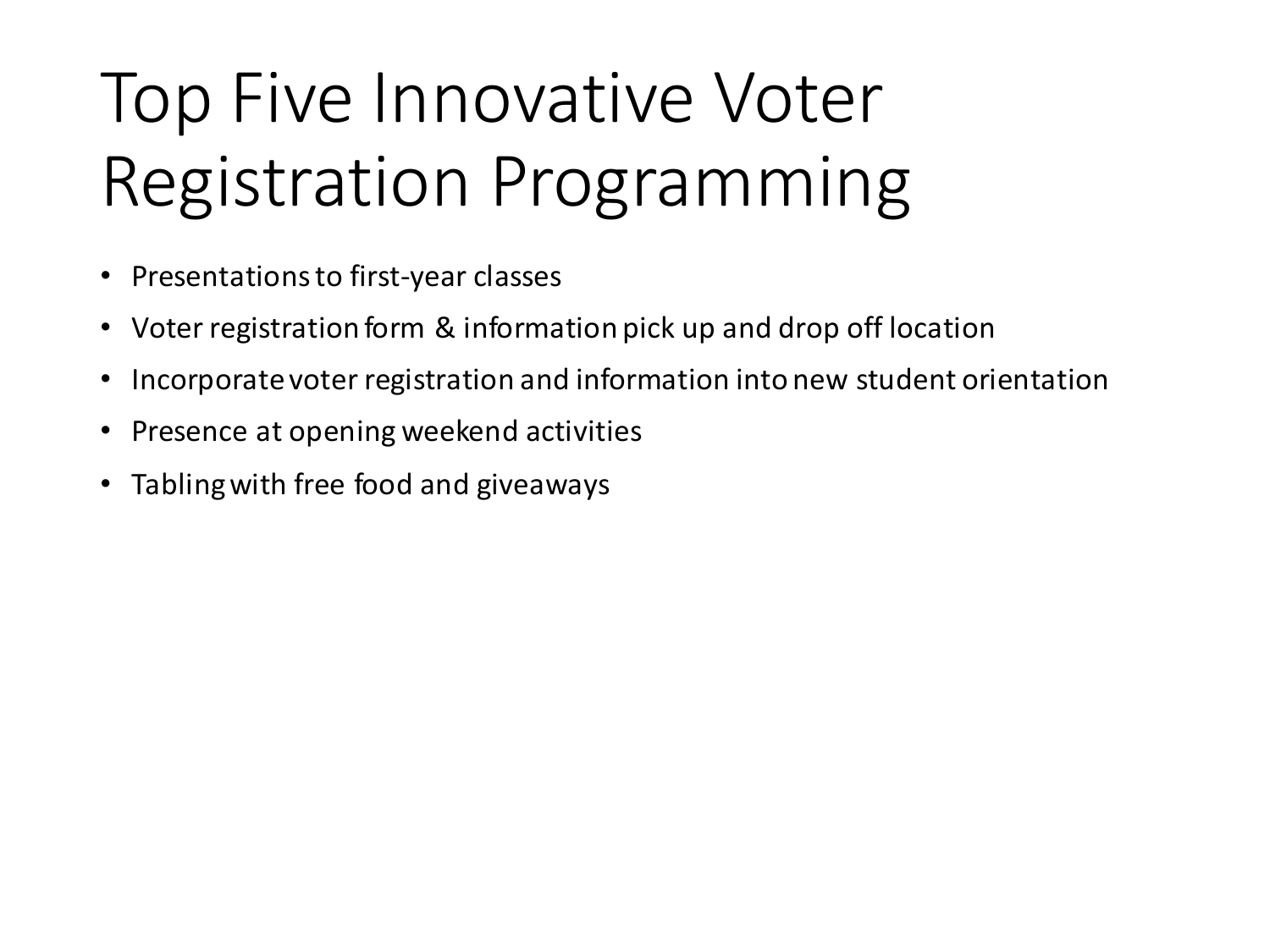# Top Five Innovative Voter Education Programming

- Candidate forums, debates, presentations, and debate watch parties
- Creative social media posts about candidates and the election
- Campus-wide email communication
- Mixed media: student news organization partnership, voter education video production
- Dialogue events: workshops, teach-ins, free food and discussion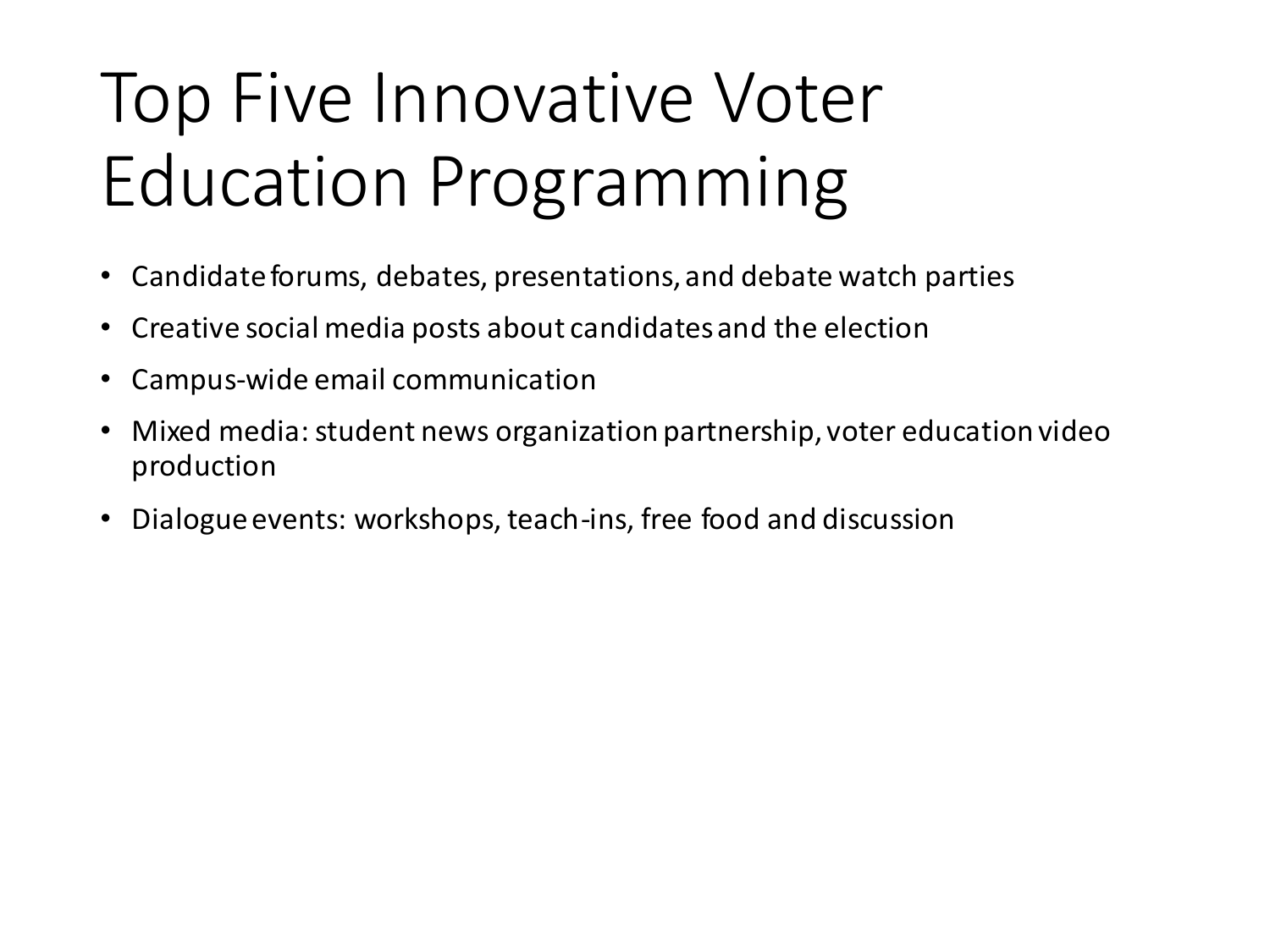# Top Six Innovative GOTV Programming

- Free transportation to polling locations for either early voting or Election Day
- On-campus polling location for early voting and general election
- Dropbox with free postage, envelopes, registration forms, and absentee requests
- Altered class schedule on Election Day
- "Pledge to Vote" station with free food and swag
- "March to the Polls" with community members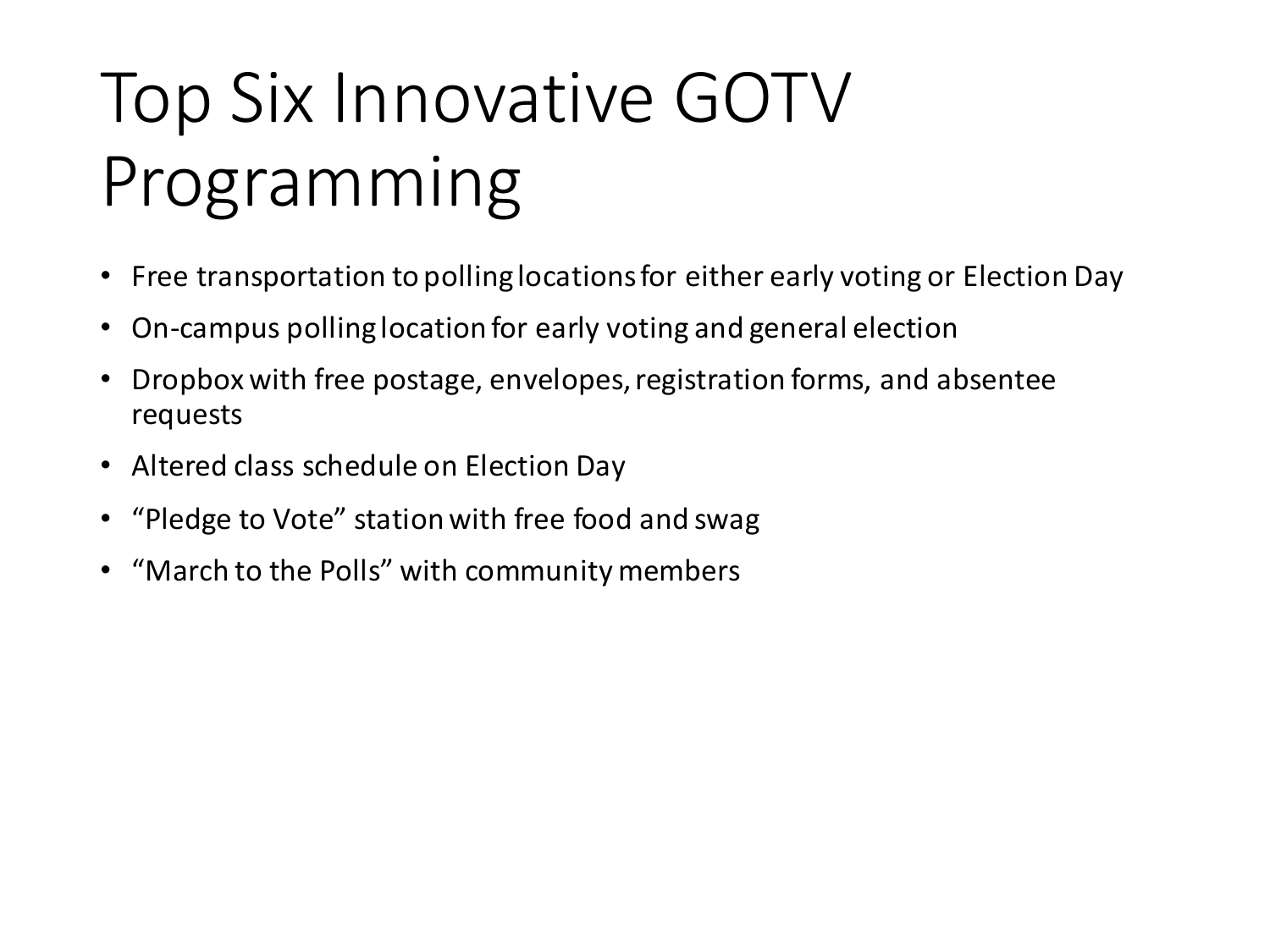#### Recommendations from Participants for Starting & Improving Voter Engagement Programs

These recommendations were compiled from the responses of the participants, who were all asked to share their recommendations to other schools starting their voter engagement programs.

- Meet students where they are at
- Seek outside sources and partnerships for funding and support
- Institutionalization of voter registration processes (move-in day, first-year classes, new student orientation)
- Coalition building across campus and the community
- Understand the legalities of voter registration in your state and for out of state students
- Utilize data from National Study on Learning, Voting, and Engagement to inform action plans and programming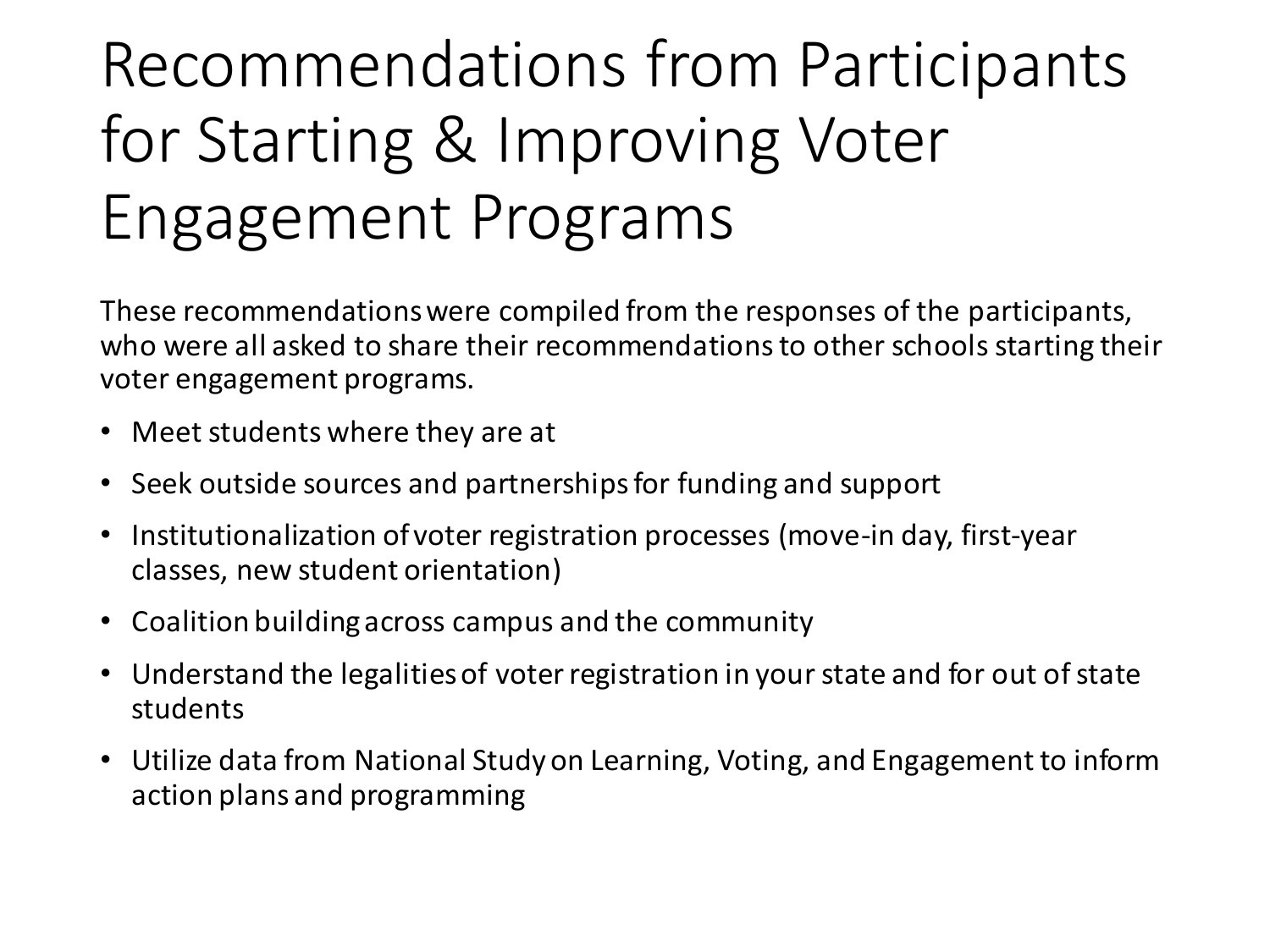# Social Media: Best Platform

When asked which social media platform was most successful for engaging their students, campus teams overwhelmingly responded with **Instagram (IG**). They listed numerous benefits to using Instagram as their primary platform for engaging with students online, and those reasons include:

- Customization and creativity of posts
- Variety of posts (stories, highlights, IG live)
- Larger character limit than Twitter
- Detailed engagement insights and statistics
- Information is easily shared (repost on stories)
- Meet students where they are: Students are more active on Instagram than Facebook, and Instagram is more effective at sharing detailed information than **Twitter**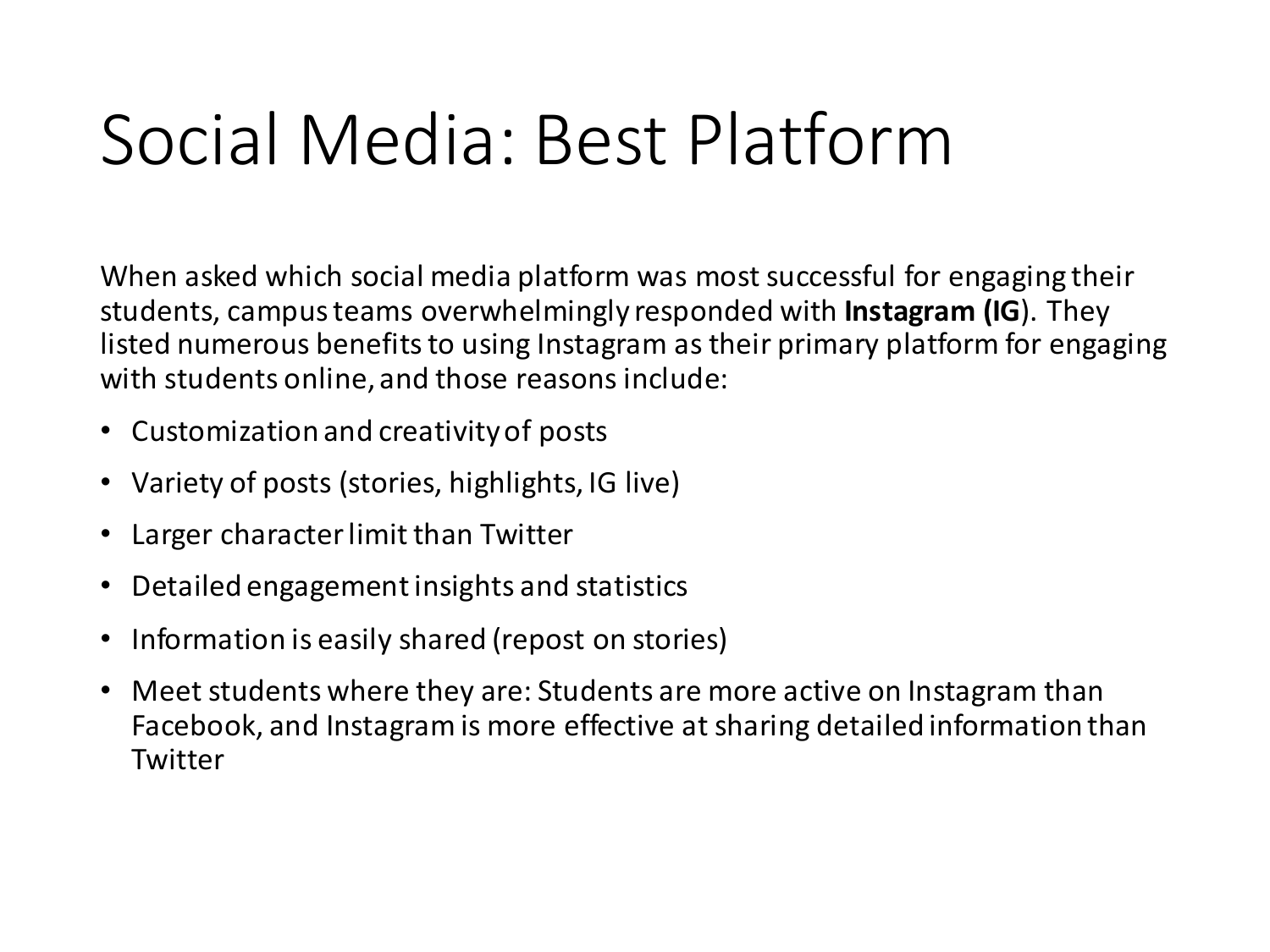#### Social Media: Best Practices and Recommendations from Participants

- Be consistent with branding and messaging
- Ensure information is accurate before posting
- Post consistently and maintain a constant presence
- Use Canva to create graphics
- Develop a communication plan and social media calendar at the start of the semester
- Hire a student to specifically manage social media
- Be creative and try new things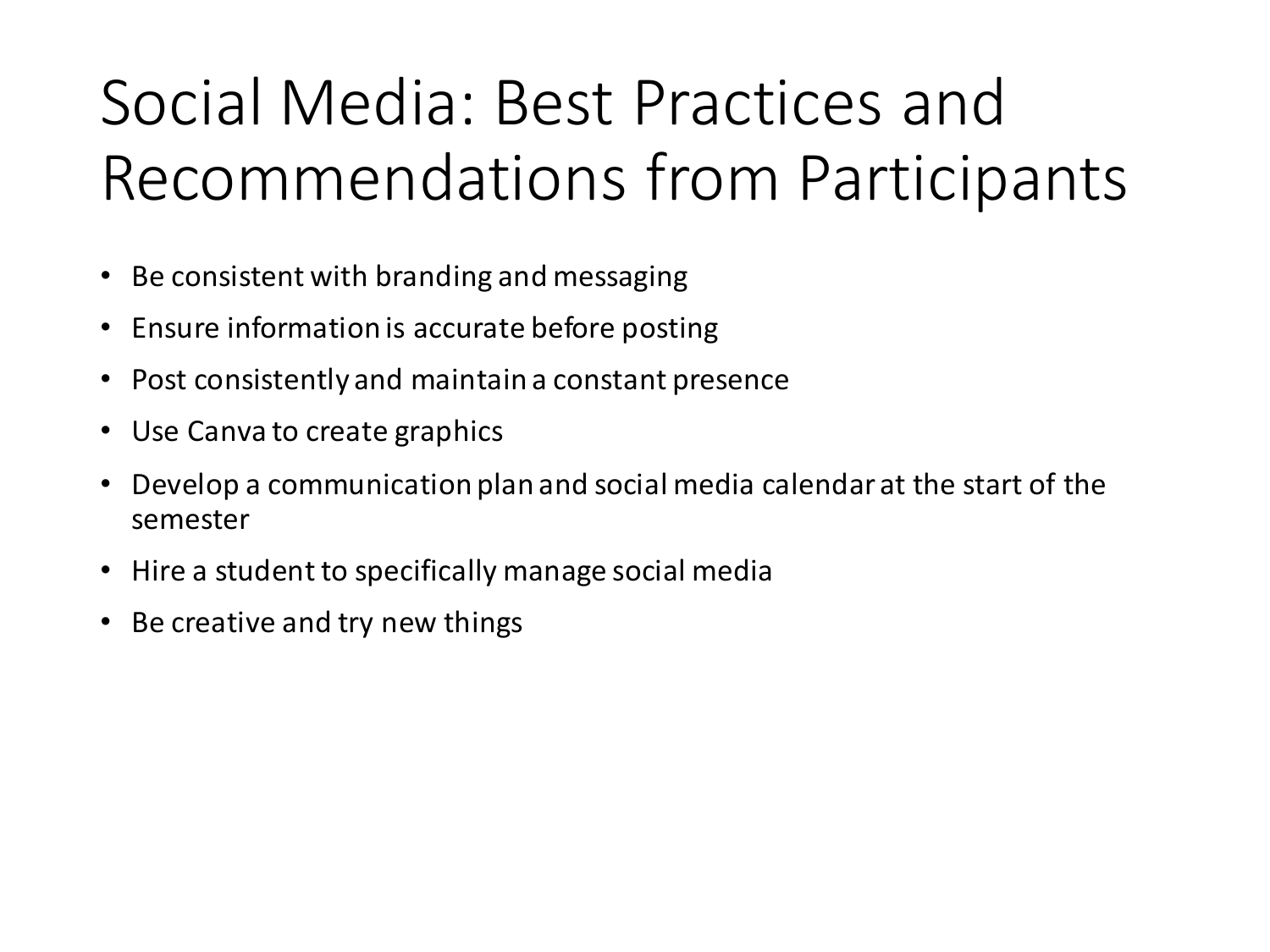# Social Media: Scheduling Tools

When asked if campus teams have utilized social media scheduling tools, only three respondents indicated that they had, and all used Hootsuite. They each agreed that using a social media scheduling tool made their work easier and more efficient. Their direct comments are included below:

- "Yes! It has allowed us to carry out a lot of social media work without devoting a significant amount of time to it."
- "It is sometimes hard to schedule out posts, but generally it is a helpful tool, if your office had capacity to plan ahead."
- "I think it hasn't increased the number of posts, it's just made posting to all of our platforms more efficient and less time-consuming."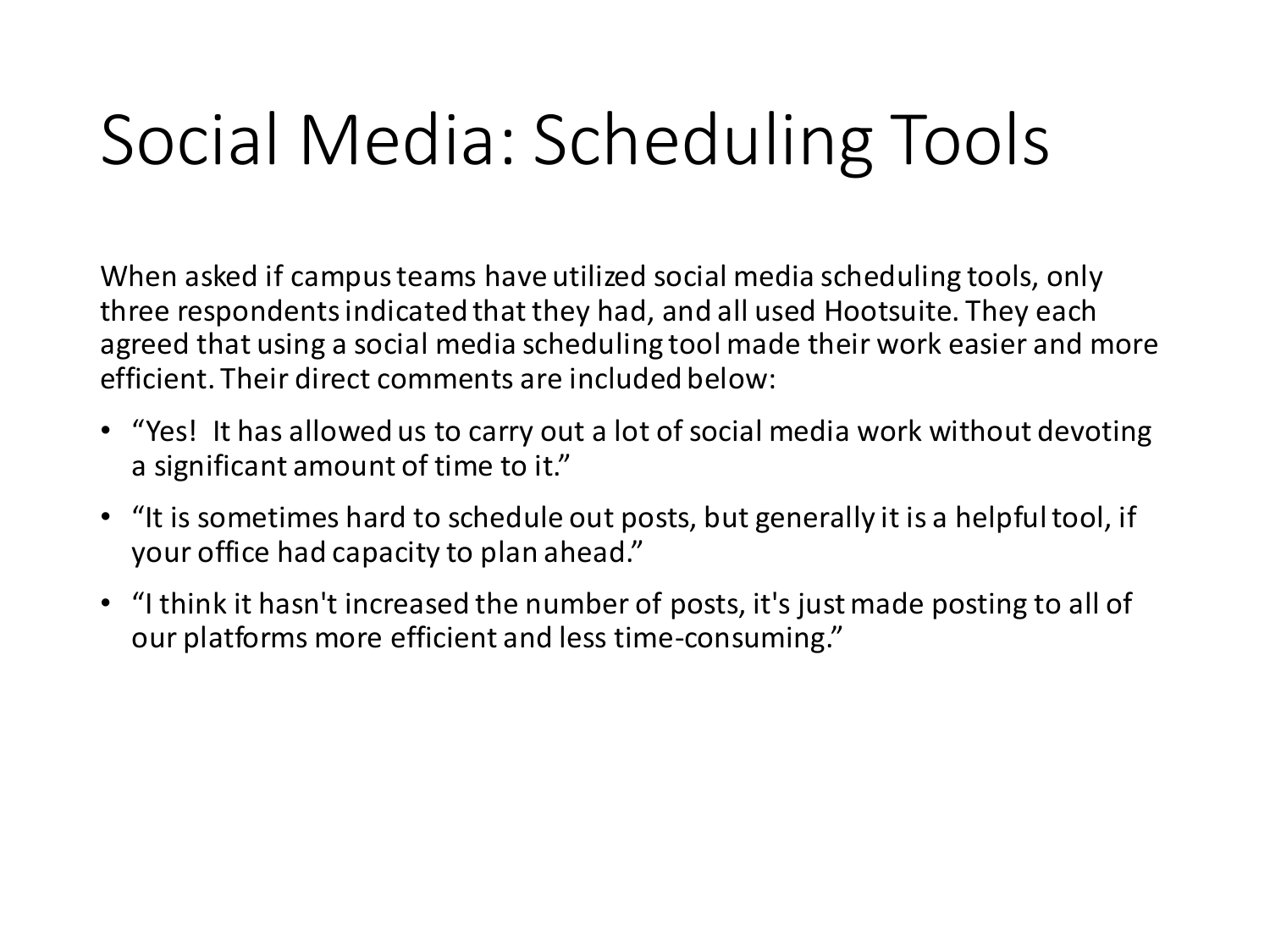# Social Media: Recommendations Based on Findings

Social media should be used strategically rather than as an afterthought for advertising events. Young people consistently use social media as their primary source of up-to-date information on politics and current events. Every single respondent to this survey mentioned somewhere in their response that social media was a main form of organizing in at least one focus area, whether that be voter registration, education, or get out the vote efforts. Many respondents indicated that they thought consistent branding, messaging, and posting was the key to using social media effectively. However, only three of these respondents indicated that they had used social media scheduling tools to maintain posting schedule and a consistent presence online. Therefore, voter engagement programs at colleges and universities need to invest in their social media strategy for voter engagement, and should leverage social media as a tool to reach the widest number of people with this important information.

First, campus teams should dedicate a student role on their team specifically to social media management. Whether this student serves as an ambassador for The Andrew Goodman Foundation, or serves in another compensated role, there should be a student leader dedicated to developing and executing a social media strategy on behalf of the voter engagement initiative.

In addition, campus teams should invest in the tools to help their student social media leader be successful. Subscribing to the premium version of graphic tools like Canva allows students to be consistent with their branding and maximizes versatility of the graphics. Subscribing to a social media scheduling tool, such as Hootsuite, will enable students to plan out their posts in advance and develop a strategy for consistent online engagement.

Finally, campus teams need to train their student social media leaders in using these tools, and allow them to focus their role specifically on the social media side of voter engagement. Training students in how to use these tools is a crucial step in developing an effective social media strategy for voter engagement. Without investing in training, these social media-specific roles and tools will be ineffective.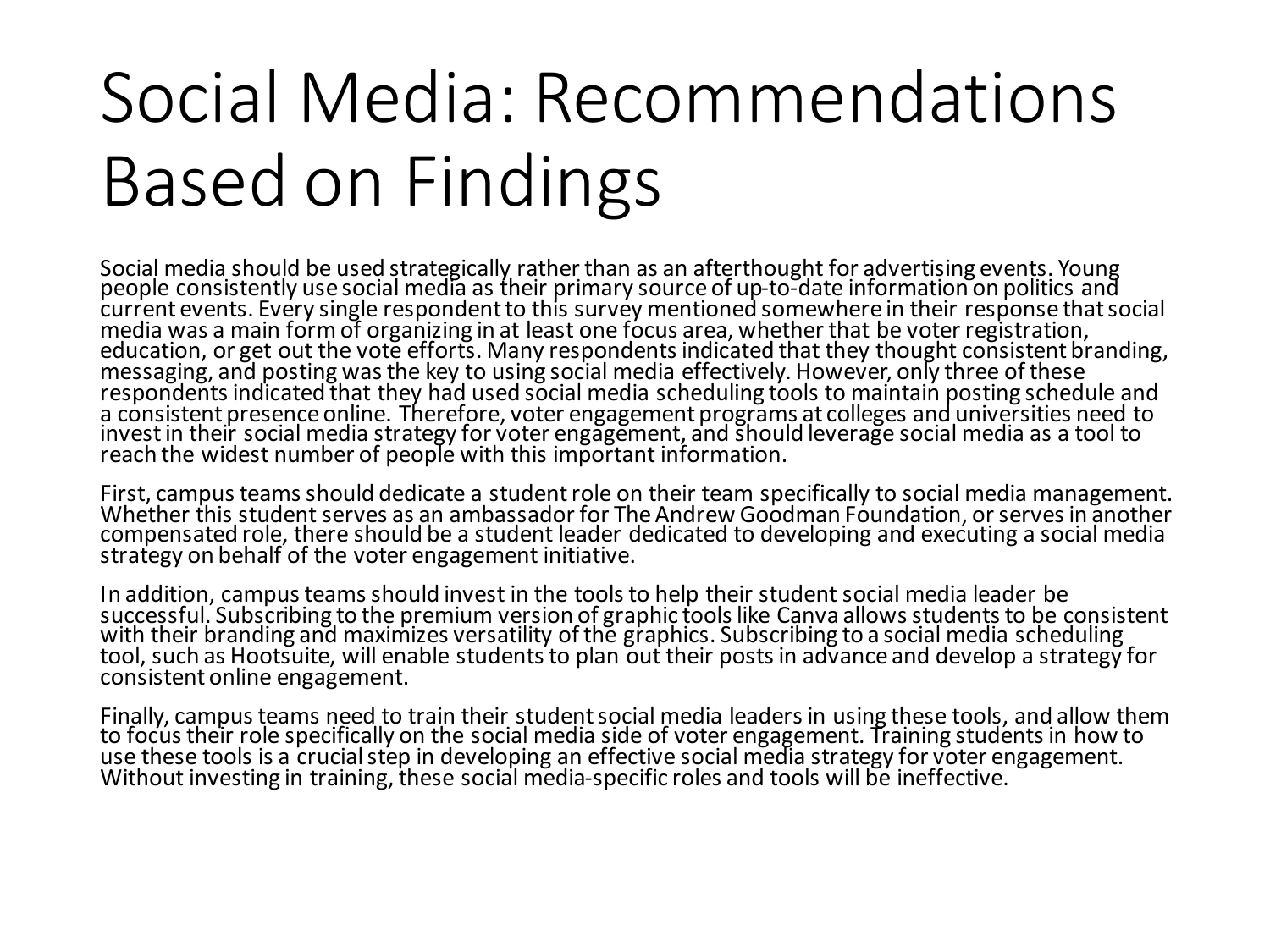# Best Practices for Recruiting a Diverse Team

When asked how campus teams recruit a diverse team of student leaders, they overwhelmingly responded that using their network was the most effective tool. They suggested reaching out to campus diversity offices, faculty, and intentionally reaching out to specific student groups. One respondent suggested, "Intentional outreach to specific staff, faculty, students, and groups. Go to where they are. Meet where they would like to. Some students of color may not come into office spaces that are predominantly white." The overall takeaway from these responses was that campus voter engagement teams need to build relationships and coalitions broadly across campus, and then utilize that network to recruit a wide variety of students for leadership positions. It is important to coalition build and collaborate with identity-based groups on campus, and to maintain that collaboration throughout the entire school year.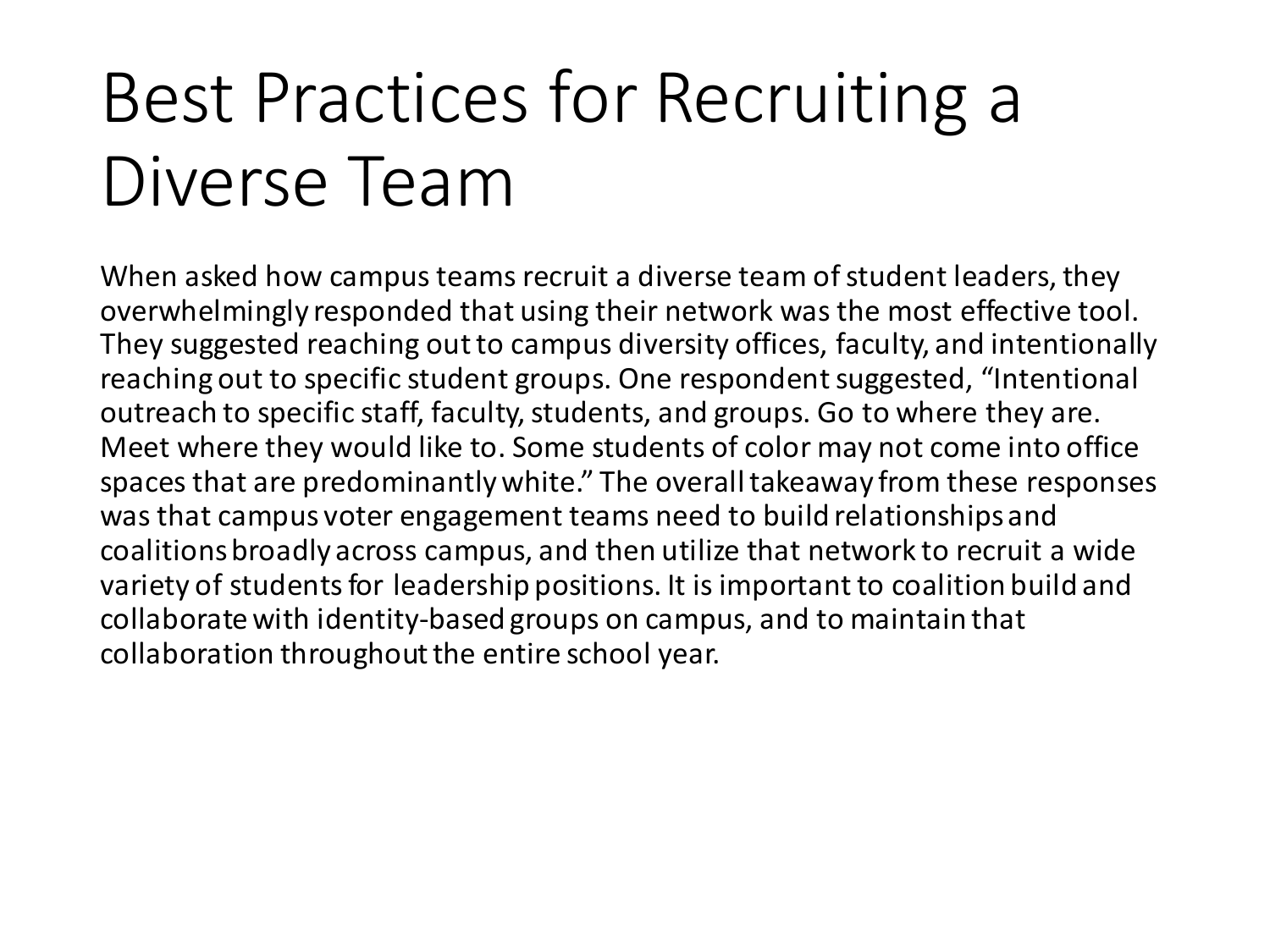## Summary

In summary, there are several key points to be made from this qualitative research study. The first key finding was that voter engagement programs at academic institutions need to be student centered in everything that they do. From voter registration, education, and get out the vote efforts to social media strategy, all programming needs to be focused on meeting the needs of that specific student population. Each school has its own unique campus culture and student body, and these unique qualities need to be the motivating factor behind every aspect of voter engagement programming. Young people now use social media to obtain information more than they use any other news source, and voter engagement programs need to adapt their means of voter recruitment to reach the widest number of students. Their messaging and programming need to be centered around their student needs, which leads to the next key finding that voter engagement programs need to meet their students where they are. This requires the institutionalization of voter engagement programs at the university or college level. Depending on the school, this may mean implementing voter registration into the new student orientation process or making voter registration and education a part of first-year introduction courses. Ultimately, voter engagement programs need to be willing to meet students where they are on campus or online, rather than leaving it up to the students to seek them out.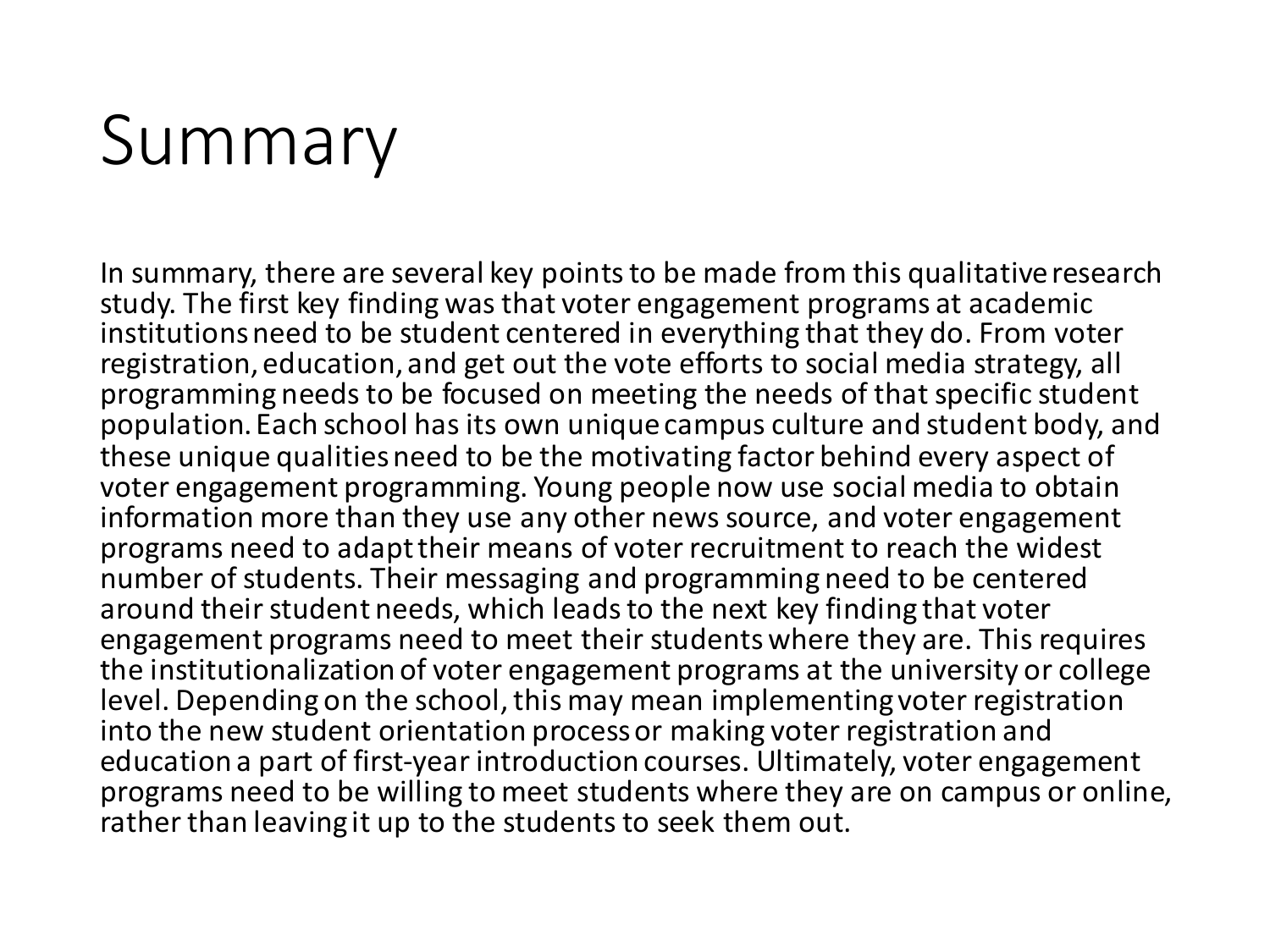## Conclusion

I am passionate about voter engagement because I believe that voting is a powerful tool to create change. Voting is not the only way to advance social change and justice, but for many students it is the first step in becoming an active citizen and being a part of a collective effort to create change. I believe in the power of young people to be agents of change in our communities, and it is important to help students recognize their political power. Through effective organizing, colleges and universities can equip their students to be civic learners and leaders for the rest of their lives.

I wanted to do this research project to help facilitate information sharing between campuses which have great ideas and innovative ways of engaging students in voting. By documenting their best practices, I can help these campuses improve their programming and create an even bigger impact on their campuses. These best practices for voter engagement serve to help higher education institutions improve their voter engagement work and improve their strategies for engaging with students. My ultimate goal in conducting this research was to contribute to the continued improvement of youth voter engagement in the United States, and it is my hope that these findings and recommendations will be useful to member campuses of The Andrew Goodman Foundation Vote Everywhere program.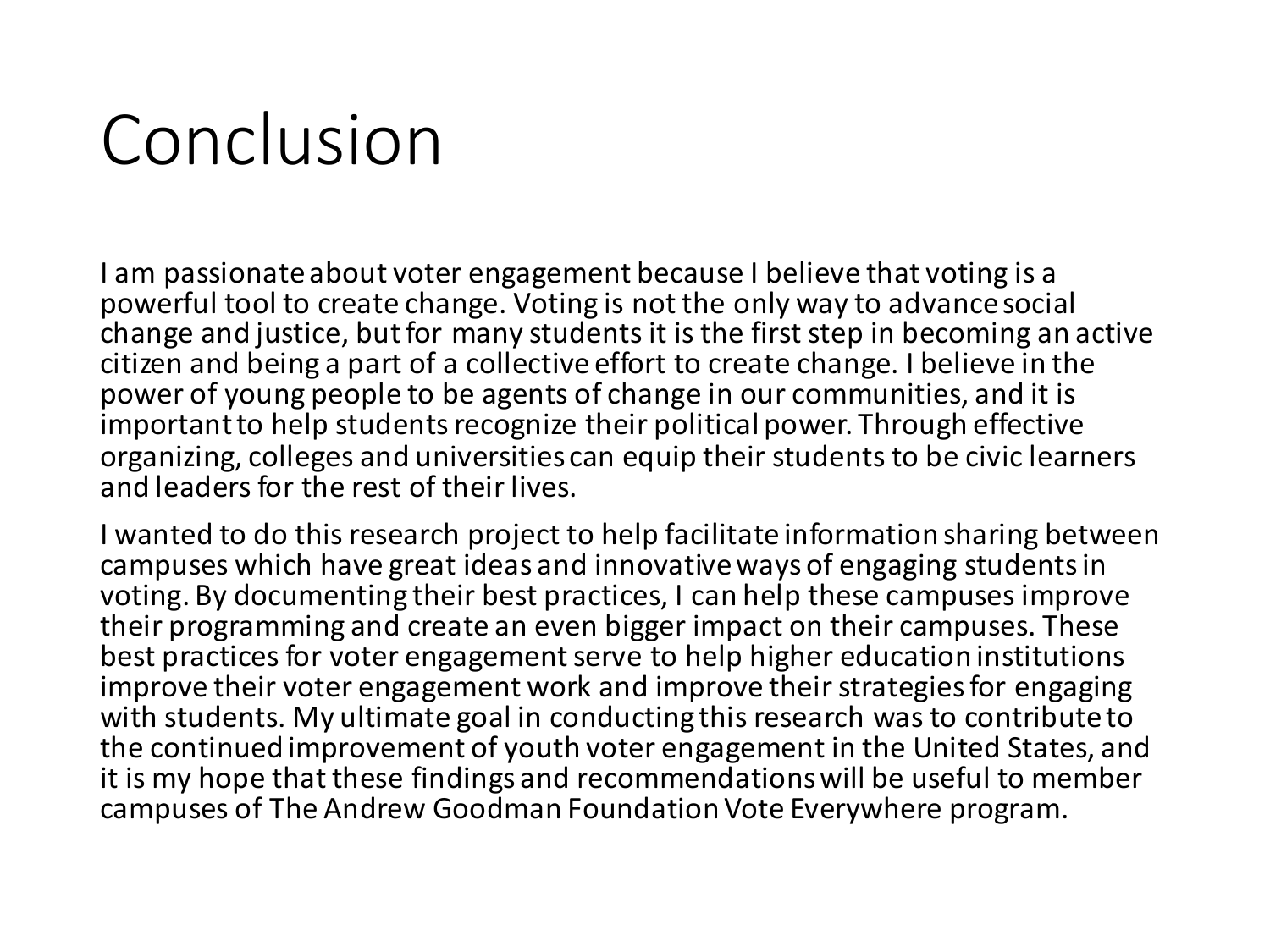## Annotated Bibliography

- Bardwell, K. (2011). Fact Checks, Voter Guides, and GOTV: Civic Learning Projects in American Politics Courses.Journal of Political Science Education, 7(1), 1–13. https://doi-org.ezproxy.bgsu.edu/10.1080/15512169.2011.539899. The author of this journal article developed three "civic learning" projects for their class at Simpson College to increase civic skills and attitudes a mong students, and then tracked the pre- and post-behavior. This author worked with student leaders to develop a collaborative factchecking weblog, a nonpartisan voter guide on policy issues, and a student-led voter registration drive, all of which were designed to increase civic engagement among students. The results indicated that students who participated in these class projects increased their civic skills and analysis skills. This is an example of something that could perhaps be implemented at BGSU with the help of BGSU Votes.
- Benenson, J., & Bergom, I. (2019). Voter Participation, Socioeconomic Status, and Institutional Contexts in Higher Education. The Review of Higher Education 42(4), 1665-1688. [doi:10.1353/rhe.2019.0079.](http://doi.org/10.1353/rhe.2019.0079) This research study examined data from the National Study of Learning, Voting, and Engagement (NSLVE), which is the data BGSU Votes uses to create our action plans and develop our programming. The researchers of this study sought to learn more about the relationship between student characteristics and college voting rates. They found that student's major, in or out of state status, institutional structural diversity, and institutional Carnegie Classification all predict voter participation. They did not find a predictive relationship between student socioeconomic status and voter participation.
- Bennion, E. A., & Michelson, M. R. (2018, October 26). College Leaders, It's Your Duty to Get Students to Vote. Here's How.Chronicle of Higher Education, 65(8), 1–3. This article from the Chronicle of Higher Education discusses some of the basics of engaging with college students on voting and civic participation. They list some of the basic steps, which the BGSU Votes team already engages in, but then discuss some of the successful strategies of Northwestern University during the 2016 election. They introduced a campaign to interact with every new incoming student to ask them if they were registered to vote and were planning to vote. This was built into every "welcome state" on move-in day for new students. I think this is something the BGSU Votes team could pursue with residence life in advance of the coming year, and could expand to more than just new students, but also reaching returning students to update their registrations.
- Center for Information & Research on Civic Learning and Engagement. (2020, November 25). Election Week 2020: Young People Increase Turnout, Lead Biden to Victory. CIRCLE. https://circle.tufts.edu/latest-research/election-week-2020#youth-voterturnout-increased-in-2020.
- Colorado Nonprofit Association. (2011, July). Communications Toolkit Samples. Retrieved November 08, 2020, fromhttps://www.coloradononprofits.org/sites/default/files/attachments/Communications-Toolkit\_samples-Pt.- 3.pdf. This guide includes several samples of communications strategy development from local nonprofits in Colorado. Each of the samples covers different ways that the nonprofits approached creating their communication strategy, such as crisis communications, elements of a strategic communication plan, and worksheets to help other organizations define their goals. There are several worksheets and step by step guides on identifying audiences, crafting messages to fit them, selecting communication channels, and more. There is a lot of really great information to work with from this resource, and it's designed to help other organizations jumpstart their strategic communication planning process. However, this resource is a little bit outdated in that it does not mention social media strategy and was published prior to social media becoming the primary communication medium. Regardless, there is still a lot of information in this sample guide to help define the BGSU Votes communication strategy, which will help us to reach our goals more effectively.
- Eaves, C., & Husser, J. (2017). Engaging a Campus During a Tumultuous Election: A Case Study. PS: Political Science & Politics, 50(4), 993-996. doi:10.1017/S1049096517001135. This journal article was written to discuss the impact of civic engagement organizing at Elon University during the 2016 Presidential Election. This case study discusses the different strategies Elon University's Political Engagement Working Group (PEWG) implemented to register and educate students on the election. They relied on the leadership of student leaders in their student government as well as their Andrew Goodman Foundation Ambassadors, whom I share this network with. One of their communication strategies that I think could be helpful at BGSU is their effort to mail on-campus students a postcard with voter registration information.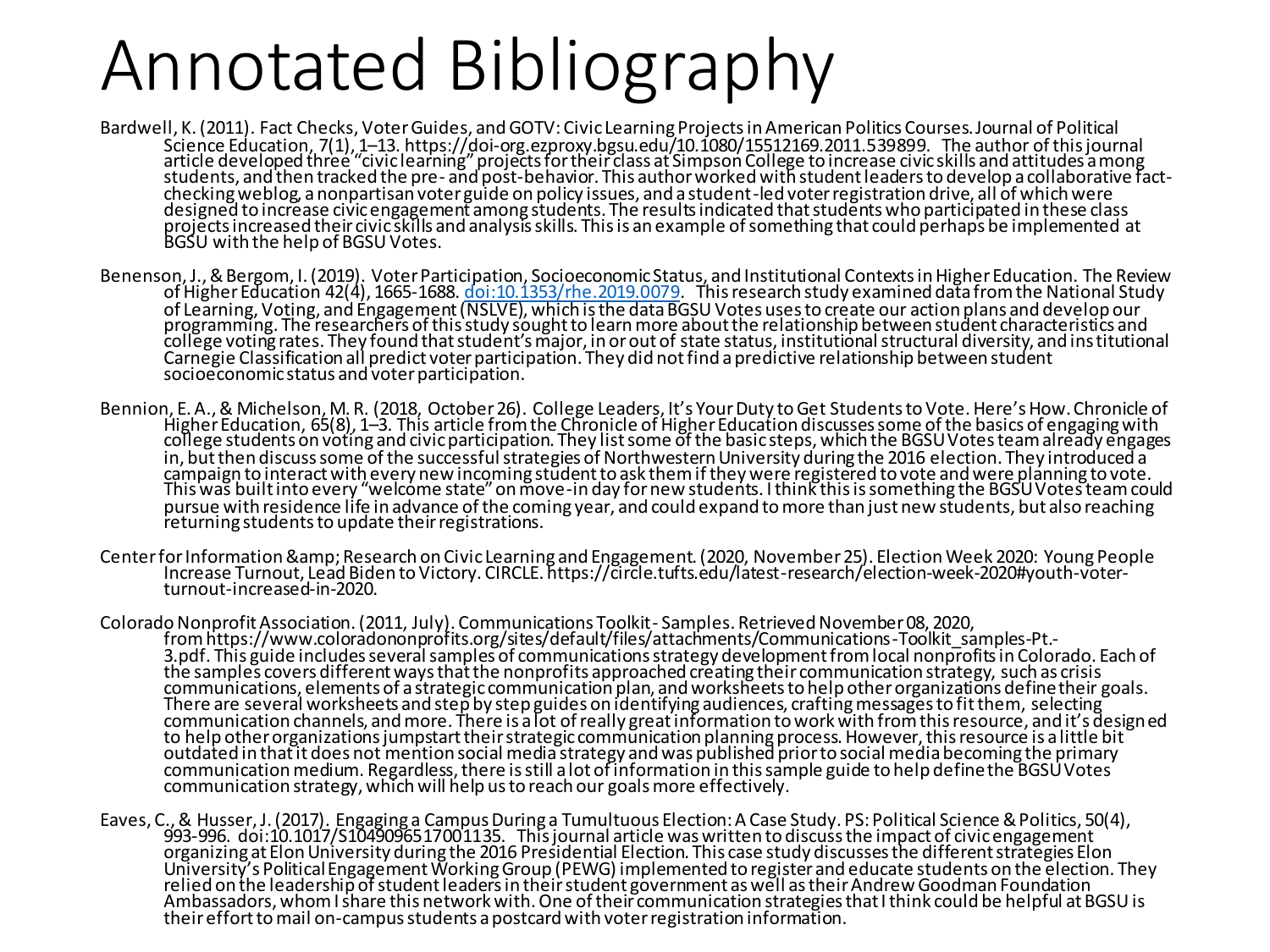## Annotated Bibliography

- Hester, J. A. (2019). State laws and mobilizing college student voter turnout.Journal of Student Affairs Research and Practice, 56(5), 520-534. doi:10.1080/19496591.2019.1671853. This journal article examines the impact of state voter laws on college student voterturnout, and discusses the role that student affairs professionals can play in increasing college student voting. The first takeaway from this study was that student affairs practitioners need to be aware of the state laws that impact the ability of students to vote in that state. Familiarity with these voter registration and ID laws allows student affairs practitioners to effectively mitigate some of the impacts of those restrictions. Another key takeaway was that professionals working in student affairs need to be intentional about increasing voter turnout among underrepresented and low-income college students. Additionally, campuses need to institutionalize civic engagement and build these goals into their programs. Finally, student affairs professionals need to take an active role in removing barriers to student voting at the state level by perhaps workin g with other campuses and universities effected.
- Hume, J. (n.d.). Internal Communication Toolkit. Retrieved December 05, 2020,

fromhttps://www.civicus.org/view/media/CIVICUSInternalCommunicationToolkit.pdf. This toolkit from CIVICUS is designed to help civil society organizations with their internal communication and strategic planning process. It covers strategic planning for civil service organizations, program evaluation, action planning, and budgeting information. I plan to draw on this resource primarily for the information on strategic planning and action planning because these are both areas where I think the process used by BGSU Votes could use improvement. Action planning is a major component of what our team does at the end of each academic year, and I think if we could improve our action planning and strategic planning process, then we would be able to maximize our work. Additionally, I think this toolkit form CIVICUS will be helpful in creating a more cohesive communication process between BGSU Votes staff, management, and volunteers. There is a lot of information on internal communications to be gleaned from this toolkit.

Mershon, T. (2020). Strategic Communications Toolkit. Retrieved November 08, 2020, from https://www.lisc.org/media/filer\_public/b3/dd/b3dd3d9f-7c20-4a5d-87f0- 703dbcdab1ff/bcji\_strategiccommunications\_toolkit.pdf. This source was developed by The Local Initiatives Support Corporation on behalf of the Byrne Criminal Justice Program. This source dives into the foundation for creating a strategic communications toolkit for large organization or nonprofit. It discusses the theory behind creating each aspect of a toolkit, from creating a strong public profile, to developing main messages, to how to handle the news media and interview requests. This source is certainly helpful in understanding the strategic communications within a larger organization such as a nonprofit. Some aspects of this guide are more relevant than others in creating a strategy for BGSU Votes, specifically the information regarding social media, communications planning, and strategy, and developing messages.

- MICA Office of Strategic Communications. (2020). AboutThe Toolkit. Retrieved November 08, 2020, from https://www.mica.edu/offices-divisions/division-of-strategic-communications/toolkit/. The Maryland Institute College of Art Office of Strategic Communications put together a communications toolkit for their students and staff to use when promoting their events or highlighting information about the university. This toolkit is extensive and includes detailed information about how to handle various forms of communications. All the information was specific to their students and community, which is similar in concept to what I want to put together for the BGSU Votes team. This toolkit provided information about effectively planning and promoting events, which is highly relevant to the BGSU Votes team transition. There also were sections dedicated to public relations, social media (also highly relevant), and branding. There is a lot of information in this toolkit to gain inspiration on how to create a program management toolkit for the BGSU Votes team.
- Niemi, R. G., & Hanmer, M. J. (2010). Voter turnout among college students: New data and a rethinking of traditional theories. Social Science Quarterly, 91(2), 301-323. doi:10.1111/j.1540-6237.2010.00694.x. These researchers conducted phone surveys with college students after the 2004 Presidential Election to learn more about the factors that affect college student's voter participation rates. They found that many of the usual demographic factors that determine the likeliness of adults to vote we re irrelevant when it came to college students, with the exception being that female college students still voted at higher rate s than their male counterparts. Several college-specific factors impacted likeliness to vote, such as proximity to home and major. Those closer to home or were not transfer students were more likely to vote, and those majoring in math, science, and engineering voted at lower rates.